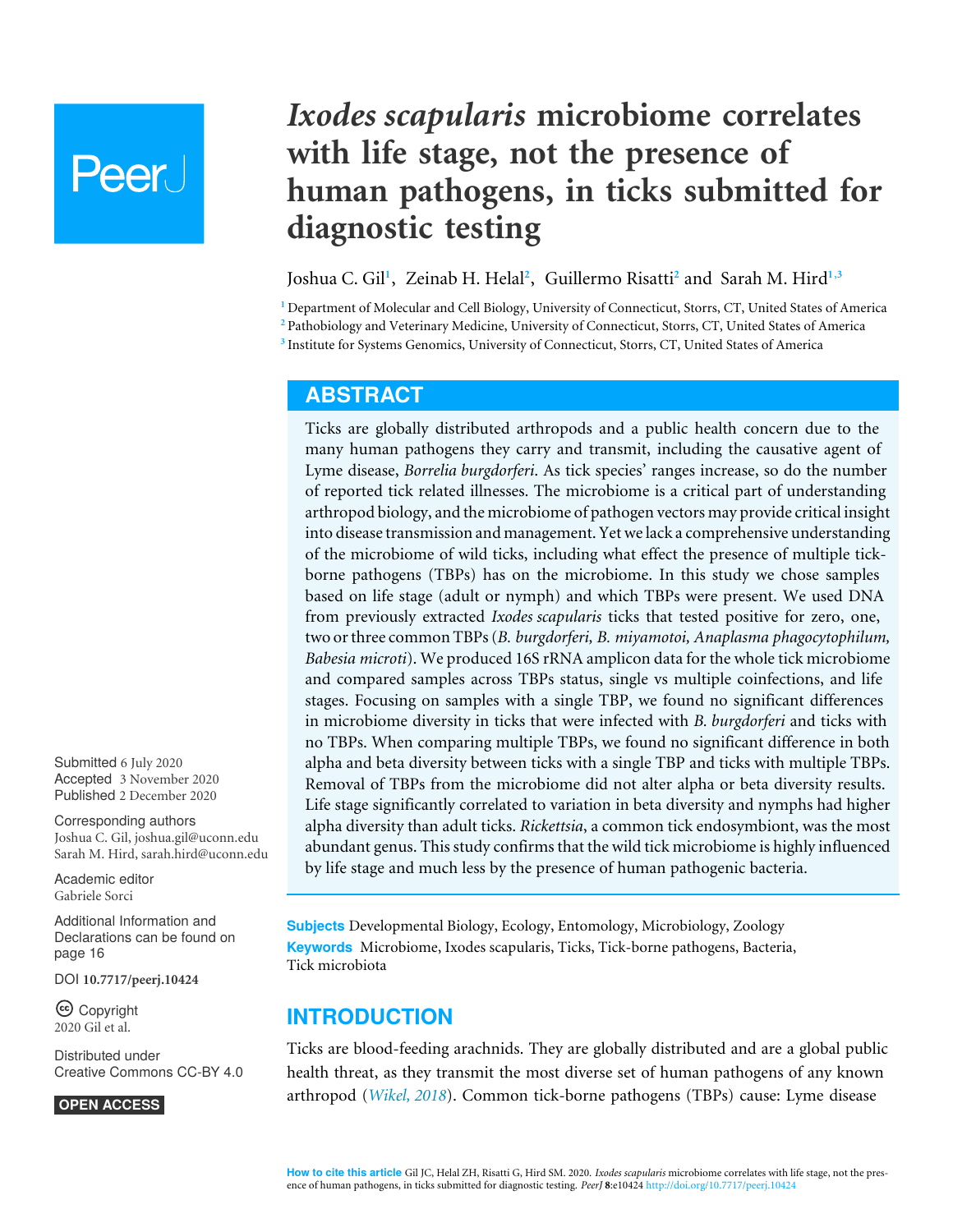(also known as Lyme borreliosis, caused by *Borrelia spp.*), anaplasmosis (*Anaplasma phagocytophilum*), Rocky Mountain spotted fever (*Rickettsia rickettsii* and *Rickettsia parkeri*), Texas cattle fever (*Babsia bigemina*), and babesiosis (*B. microti*). The number of tick borne illnesses in the United States continues to increase; with 22,527 cases reported in 2004 and 59,349 cases in 2017 (*[Kugeler et al., 2015](#page-18-0)*). As tick ranges expand north due to climate change (*[Dahlgren et al., 2016](#page-17-0)*; *[Wikel, 2018](#page-20-0)*), the number of tick-associated human illnesses is also expected to increase.

Ticks, like most animals, are host to a variety of microbes that collectively comprise the microbiome. Variation in microbiome composition and structure is linked to properties of the host, such as genetics, physiology and ecology, as well as the environment; however, the relative contributions of these factors varies greatly across hosts. Arthropod microbiomes aid in development, reproduction, immune functioning, digestion of food, and more (*[Moran, McCutcheon & Nakabachi, 2008](#page-19-0)*; *[Engelstädter & Hurst, 2009](#page-17-1)*; *[Oliver et al., 2010](#page-19-1)*; *[Ferrari & Vavre, 2011](#page-18-1)*; *[Cordaux, Bouchon & Grève, 2011](#page-17-2)*; *[Wernegreen, 2012](#page-20-1)*). The gut microbiome can also act as a defense for the host, in both vertebrates and invertebrates, by competitive exclusion of pathogens, activation of host immune responses and secretion of inhibitory secondary metabolites (*[Bonnet et al., 2017](#page-17-3)*; *[Saldaña, Hegde & Hughes, 2017](#page-20-2)*; *[Pickard et al.,](#page-19-1) [2017](#page-19-1)*).

Arthropod microbiome transmission occurs both vertically, whereby bacteria are passed from mother to eggs, as well as horizontally, from the environment (*[Bonnet et al., 2017](#page-17-3)*). Bacteria that are transmitted vertically are often endosymbionts (intracellular bacteria that cannot survive outside of the host's cells) and aid in the host's fitness and health (*[Bonnet](#page-17-3) [et al., 2017](#page-17-3)*). Like many insects with nutrient poor diets, ticks require endosymbionts for micronutrient synthesis because they are unable to fully digest blood and synthesize all the essential nutrients independently (*[Bonnet et al., 2017](#page-17-3)*). In *I. scapularis*, a hard bodied tick commonly referred to as deer tick, the most frequently observed endosymbiont is *Rickettsia*, which can range in relative abundance from 40% to 90%, depending on geographic location and life stage of the tick (*[Benson et al., 2004](#page-16-0)*; *[Van Treuren et al., 2015](#page-20-3)*; *[Thapa, Zhang & Allen, 2019](#page-20-4)*). Ticks develop through three life stages, first as larva, then nymph, and finally adult. In each life stage, *I. scapularis* will only feed once limiting the amount of bacteria ingested via diet; however, ingesting a meal once at each life stage does not preclude ticks from having diverse microbiomes. Ticks do not have a stable microbiome and can vary significantly depending on what animal they get there blood meal (*[Ross et al.,](#page-20-5) [2018](#page-20-5)*; *[Landesman et al., 2019a](#page-18-2)*). The microbiome of arthropods can likewise be altered by which endosymbionts are present, as well as provide protection against invasive pathogens (*[Łukasik et al., 2013](#page-19-2)*; *[Hendry, Hunter & Baltrus, 2014](#page-18-3)*; *[Abraham et al., 2017](#page-16-1)*).

The role of TBPs within the tick microbiome is poorly understood. *Ixodes scapularis* is the primary vector for transmitting *B. burgdorferi* but can also transmit *A. phagocytophilum, B. miyamotoi,* and *B. microti*. Variation in *Ixodes* microbiome has been correlated to the tick's life stage, local environment, and the specific members of the host microbiome (*[Hawlena et al., 2013](#page-18-4)*; *[Narasimhan & Fikrig, 2015](#page-19-3)*; *[Van Treuren et al., 2015](#page-20-3)*; *[Zolnik et al.,](#page-21-0) [2016](#page-21-0)*; *[Abraham et al., 2017](#page-16-1)*; *[Kwan et al., 2017](#page-18-5)*; *[Thapa, Zhang & Allen, 2019](#page-20-4)*). In *I. pacificus*, as ticks develop from larva to adult, microbiome richness and evenness decrease (*[Kwan](#page-18-5)*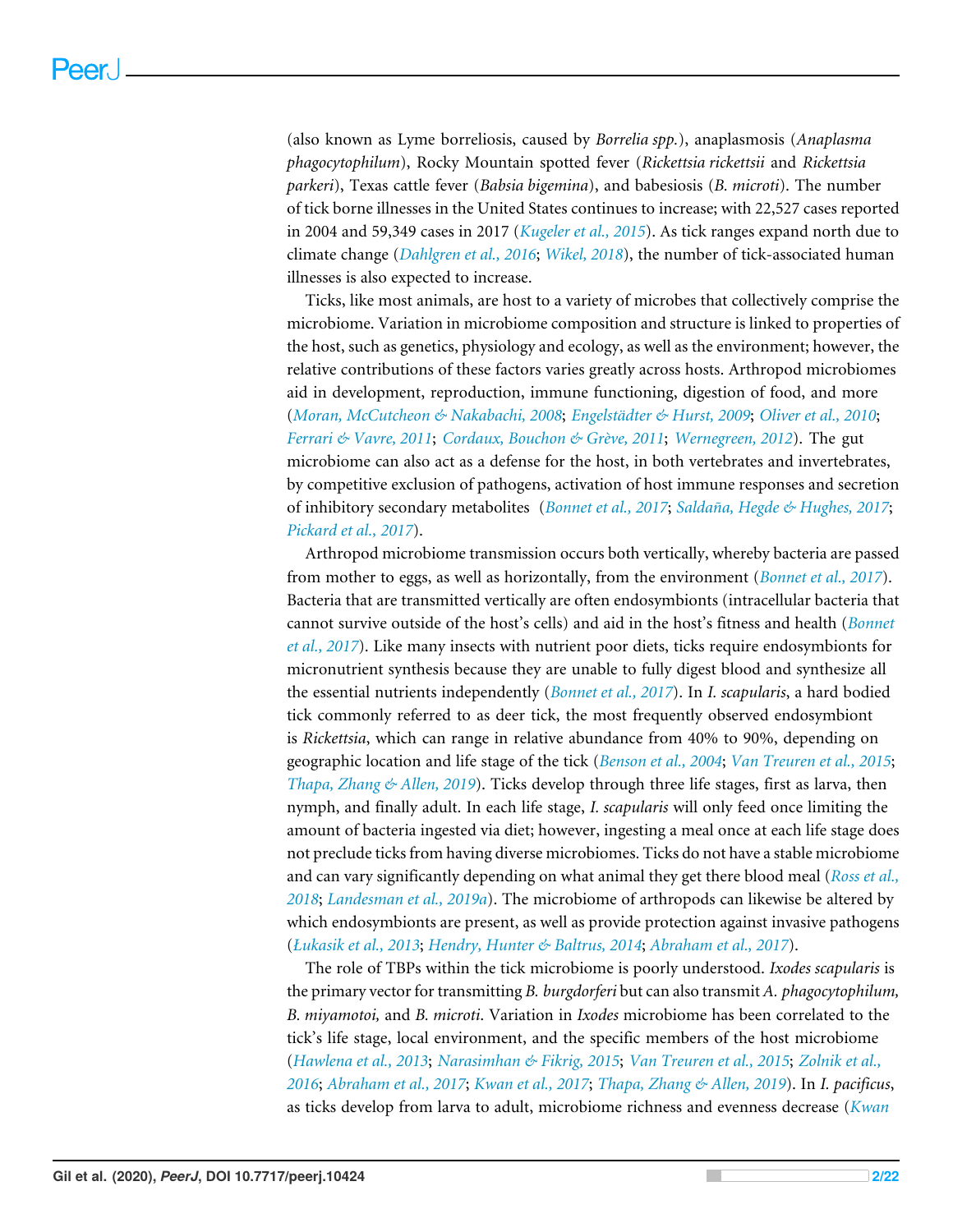*[et al., 2017](#page-18-5)*). In *I. scapularis,* increased microbiome diversity is associated with increased colonization of both *B. burgdorferi* and *B. microti.* In addition, nymph beta diversity is correlated with the presence/absence of *B. burgdorferi* (*[Landesman et al., 2019b](#page-18-6)*). Another TBP, *A. phagocytophilum*, alters the microbiome in *I. scapularis* by promoting its own growth at the expense of other microbes (*[Abraham et al., 2017](#page-16-1)*). *A. phagocytophilum* decreases the peritrophic matrix found between the tick's lumen and epithelium which promotes its establishment while impeding colonization by other bacteria, including *B. burgdorferi* (*[Abraham et al., 2017](#page-16-1)*). In these studies, ticks were captive and infected with a single TBP; in nature*,* it is not uncommon to find multiple pathogens in the same tick (*[Steiner et al., 2008](#page-20-6)*).

To elucidate the natural biodiversity of the *I. scapularis* microbiome, we used ticks that were voluntarily sent to the Connecticut Veterinary Medical Diagnostic Laboratory at the University of Connecticut for pathogen detection. We analyzed total extracted DNA from ticks from two life stages (nymph and adult) and with multiple combinations of known human pathogens. Our goals were to see if we can attain biologically relevant data with a collaboration in the Department of Pathobiology and Veterinary Science. Using ticks sent in from people for pathogen detection across Connecticut, we aimed to determine if microbiome composition or diversity changes are correlated to (1) pathogen presence, including in ticks with multiple TBPs and (2) tick life stage.

# **MATERIALS & METHODS**

#### **Morphological identification of ticks**

Ticks used in this study were sent to Connecticut Veterinary Medical Diagnostic Laboratories (CVMDL) by Connecticut residents from across the state and the precise locations where the ticks were acquired by the humans are not available. The ticks used in this study were submitted to CVMDL in spring and summer of 2017 and 2018 ( $n = 31$ ) and  $n = 14$  respectively). They are removed prior to submission and are either dropped off directly at the laboratory or sent by mail. All ticks in this study were processed by the CVMDL ∼3–4 days post collection. Ticks submitted to CVMDL for diagnostic testing purposes were morphologically identified according to identification keys by *[Keirans &](#page-18-7) [Litwak \(1989\)](#page-18-7)* and US National Tick Collection [\(https://cosm.georgiasouthern.edu/usntc/\)](https://cosm.georgiasouthern.edu/usntc/) using a stereo microscope LAXCO LMSP-Z 230P (Mill Creek, WA) under power of magnification ranging from 6.7 to 45X.

Ticks were then classified based on engorgement (non-engorged, slightly, partial, fully); to control for variation from engorgement status we preferentially chose ticks that were either slightly or partially engorged (*[Ross et al., 2018](#page-20-5)*). Adult ticks were sexed visually, but the nymphs were not, as nymphs cannot be sexed visually. All samples were extracted on the day they arrived at CVMDL.

# **Extraction of total DNA from tick specimens**

DNA was extracted from individual ticks using a Nucleospin Tissue kit (cat# 740952-250, Macherey-Nagel GmbH & Co. KG, PA). Briefly, ticks were placed in 180 µL of buffer T1or in 360 µL of the same buffer for engorged specimens. Sterile sand was then added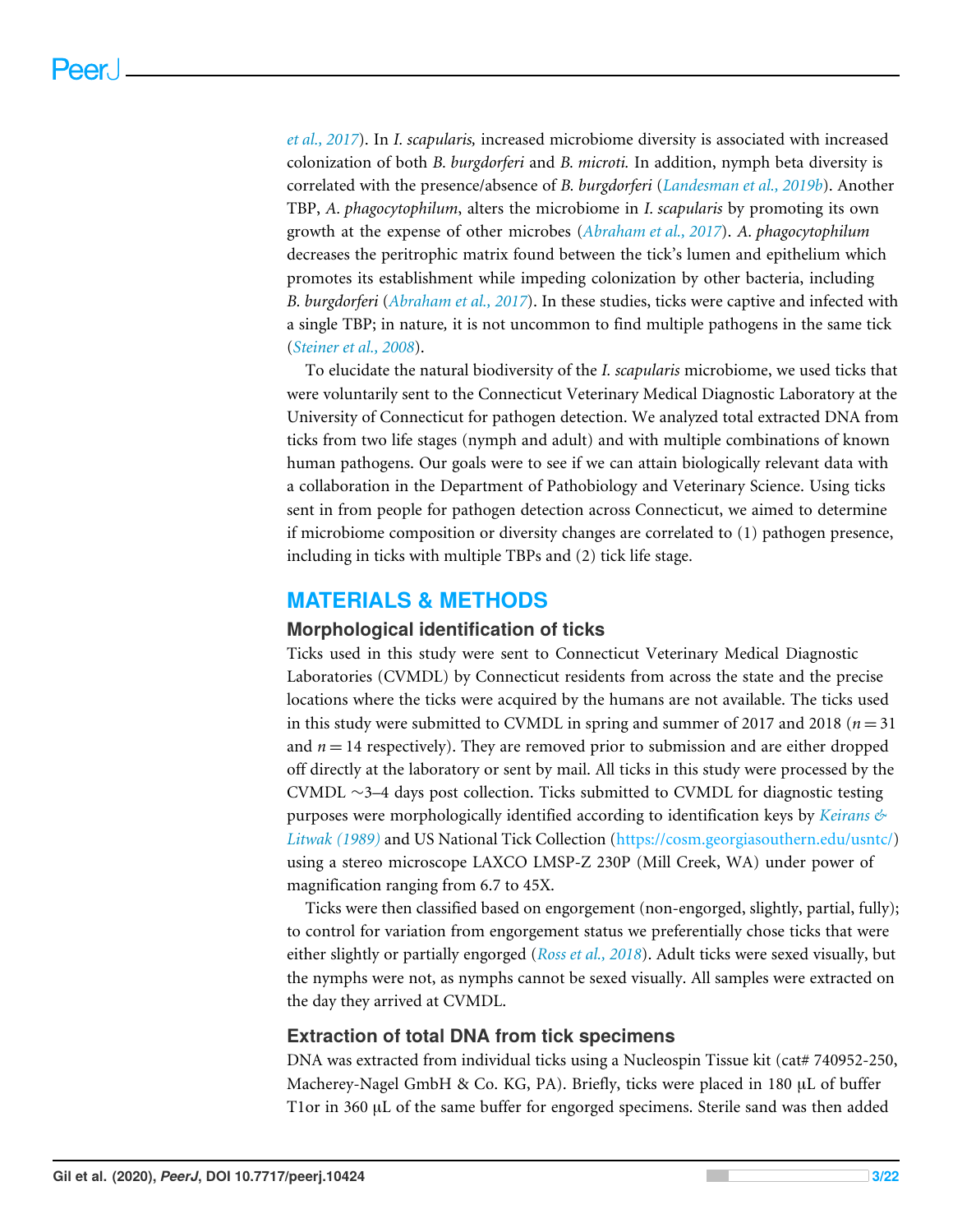| Tuble 1 Thiners used for umphileurion or specific puthogens in the specificitis. |              |                                 |                  |
|----------------------------------------------------------------------------------|--------------|---------------------------------|------------------|
| Pathogen-References                                                              | <b>Sense</b> | Primer sequence $(5'–3')$       | Gene<br>targeted |
| Borrelia burgdorferi sensu lato                                                  | F            | GTGGATCTATTGTATTAGATGAGGCTCTCG  | rec A            |
| Pietilä et al. (2000)                                                            | R            | GCCAAAGTTCTGCAACATTAACACCTAAAG  |                  |
| Anaplasma phagocytophilum                                                        | F            | CCAGCGTTTAGCAAGATAAGAG          | msp2             |
| Pesquera et al. (2015)                                                           | R            | GCCCAGTAACAACATCATAAGC          |                  |
| Babesia microti                                                                  | F            | CTTAGTATAAGCTTTTATACAGC         | ssrRNA           |
| Adelson et al. (2004)                                                            | R            | <b>TAGGTCAGAAACTTGAATGATACA</b> |                  |
| Borrelia miyamotoi                                                               | F            | ATAGCTCACAGGGGTGC               | qlpQ             |
| (CVMDL in house)                                                                 | R            | CTCGATTGGGAAATAATTGTGC          |                  |

#### <span id="page-3-0"></span>**Table 1 Primers used for amplification of specific pathogens in tick specimens.**

to the tube and tick bodies were manually homogenized using sterile disposable wood applicators. After homogenization,  $25 \mu l$  of proteinase K were added to the mix followed by an incubation step at 56 ◦C for 4 h. The DNA extraction procedure proceeded then as recommended by the manufacturer. Positive extraction control (PEC) tick was included with each tick DNA extraction, the PEC tick was selected to be free from all tested pathogen. Ticks are processed and tested as they are received; including negative extraction controls on diagnostic samples is not in the standard protocol, as it is not a significant source of error for pathogen detection. To detect potential contamination from extraction, we followed *[De Goffau et al. \(2018\)](#page-17-4)* and tested for batch variation based on dates of extraction. We also confirmed via a thorough literature search that the taxa detected in our samples could reasonably have come from ticks (i.e., are ecologically plausible).

# **qPCR for detection of pathogens**

SYBR green-based qPCRs were used to detect genomic DNA of pathogens (see [Table 1](#page-3-0) for primers used and references). Fast SYBR Green Master Mix (cat# 4444432, Applied Biosystems, Foster City, CA) was used in 25  $\mu$ l reaction following manufacturer's recommendations. DNA was amplified using an ABI 7500 Fast Real-Time PCR thermal cycler (Applied Biosystems, Foster City, CA) by an initial denaturation step hold at 95 ◦C for 3 min followed by 45 cycles at 95 °C for 30 s, 60 °C for 30 s, and 72 °C for 30s. Signal was captured at each cycle at the end of elongation steps. Melting curve analysis was performed at the end of each run for 95 ◦C for 15s, 60 ◦C for 1 minute, 95 ◦C for 15s and 60 ◦C for 15s. For each real time PCR run, a Non-Template Control (NTC) was used. The NTC produced negative result for each run showing there was no external contamination. A Positive Amplification Control was used in each run as well. A sample is considered positive for a particular pathogen when an amplification curve is observed (Ct value obtained). Each sample was tested for *B. burgdorferi, A. phagocytophilum, B. microti,* and *B. miyamoti*, see [Table S1](http://dx.doi.org/10.7717/peerj.10424#supp-1) for each sample's pathogen Ct scores.

# **Sample selection and 16S rRNA gene sequencing**

We selected samples with between zero and three common TBPs [\(Table 2\)](#page-4-0). One adult tick had three TBPs (*A. phagocytophilum, B. burgdorferi,* and *B. microti,* referred to as ''[Bb, Ap, Bab]''), seven had two TBPs (three adults: *B. burgdorferi, A. phagocytophilum,* ''[Bb,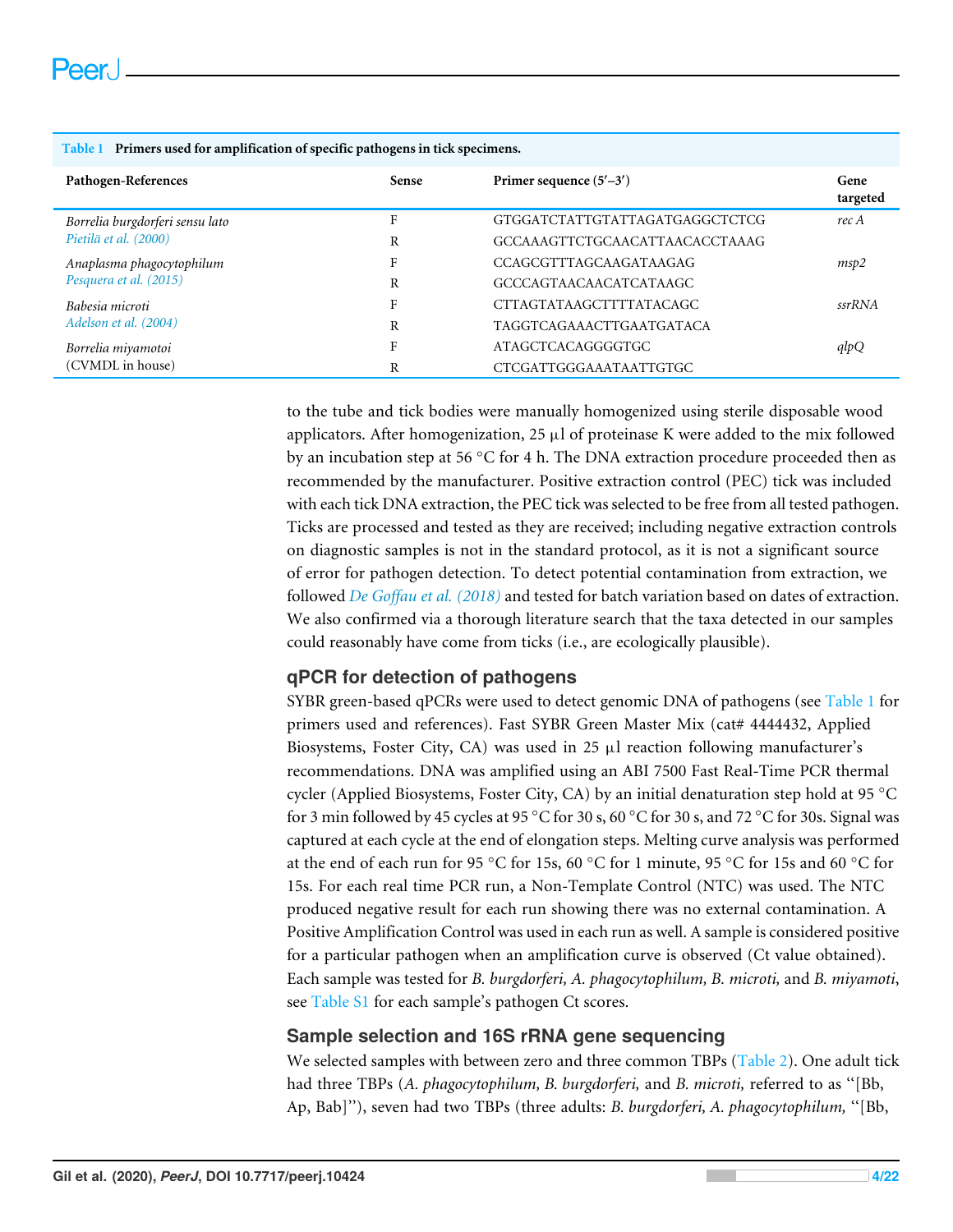| TBP(s) conditions tested                       | <b>Notation</b>             | Sample<br><b>Size</b> | <b>Nymphs</b> | <b>Adults</b> |
|------------------------------------------------|-----------------------------|-----------------------|---------------|---------------|
| B. burgdorferi                                 | [Bb]                        | 13                    | 6             |               |
| A. phagocytophilum                             | [Ap]                        |                       | 3             | 4             |
| B. miyamotoi                                   | [Bm]                        | 4                     | 2             | 2             |
| B. microti                                     | [Bab]                       |                       | 0             |               |
| B. burgdorferi, A. phagocytophilum             | [Bb, Ap]                    | 5                     | 2             | 3             |
| B. burgdorferi, B. microti                     | Bb, Babl                    | 2                     | $\Omega$      | 2             |
| B. burgdorferi, A. phagocytophilum, B. microti | [Bb, Ap, Bab]               |                       | $\Omega$      |               |
| No TBP detected                                | $\lceil \text{TBP-} \rceil$ | 10                    | 5             | 5             |

<span id="page-4-0"></span>**Table 2 Tick-borne pathogen status, notation used throughout paper and sample sizes.**

Ap]'', two adults: *B. burgdorferi, B. microti* ''[Bb, Bab]'', two nymphs: *A. phagocytophilum, B. burgdorferi,* ''[Bb, Ap]''), 25 had one TBP [\(Table 2\)](#page-4-0). Negative sequencing controls were used to verify the lack of contaminants in reagents used during amplification and sequencing.

All of the adults used for this study were females and the sexes of the nymphs are unknown. We were unable to precisely control the engorgement levels; however, most ticks selected were either partially or slightly engorged. One was engorged (adult) and two were not engorged at all (one nymph and one adult).

DNA extracts were amplified and sequenced at the University of Connecticut Microbial Analysis, Resources and Services center using the standard protocol for amplification and sequencing. Extracts were quantified using the Quant-iT PicoGreen kit (Invitrogen, ThermoFisher Scientific). Partial bacterial 16S rRNA genes (V4, 0.8 picomole each 515F and 806R with Illumina adapters and 8 basepair dual indices (*[Kozich et al., 2013](#page-18-8)*) were, in triplicate, amplified in 15 ul reactions using GoTaq (Promega) with the addition of 10  $\mu$ g BSA (New England BioLabs). We added 0.1 femtomole 515F and 806R which does not have the barcodes and adapters to overcome initial primer binding inhibition, because the majority of the primers do not match the template priming site. The PCR reaction was incubated at 95 ◦ C for 2 minutes, the 30 cycles of 30 s at 95.0 ◦C, 60 s at 50.0 ◦C and 60 s at 72.0  $\degree$ C, followed by final extension as 72.0  $\degree$ C for 10 minutes. PCR products were pooled, quantified and visualized using the QIAxcel DNA Fast Analysis (Qiagen). PCR products were pooled using QIAgility liquid handling robot after the products were normalized based on the concentration of DNA from 350-420 bp. The pooled PCR products were cleaned using the Mag-Bind RxnPure Plus (Omega Bio-tek) according to the manufacturer's protocol. The cleaned pool was sequenced on the Illumina MiSeq using  $v2 \times 250$  base pair kit (Illumina, Inc). Three PCR controls were also sequenced to test for PCR reagent contamination.

#### **Sequence processing**

All data analyses and sequence processing were done using R v.3.5.0 (*[R Core Team, 2019](#page-20-7)*). Sequences were quality controlled, denoised and merged using DADA2 (*[Callahan et al.,](#page-17-5) [2016](#page-17-5)*) to create a sample by ASV (amplicon sequence variant) matrix. An ASV is an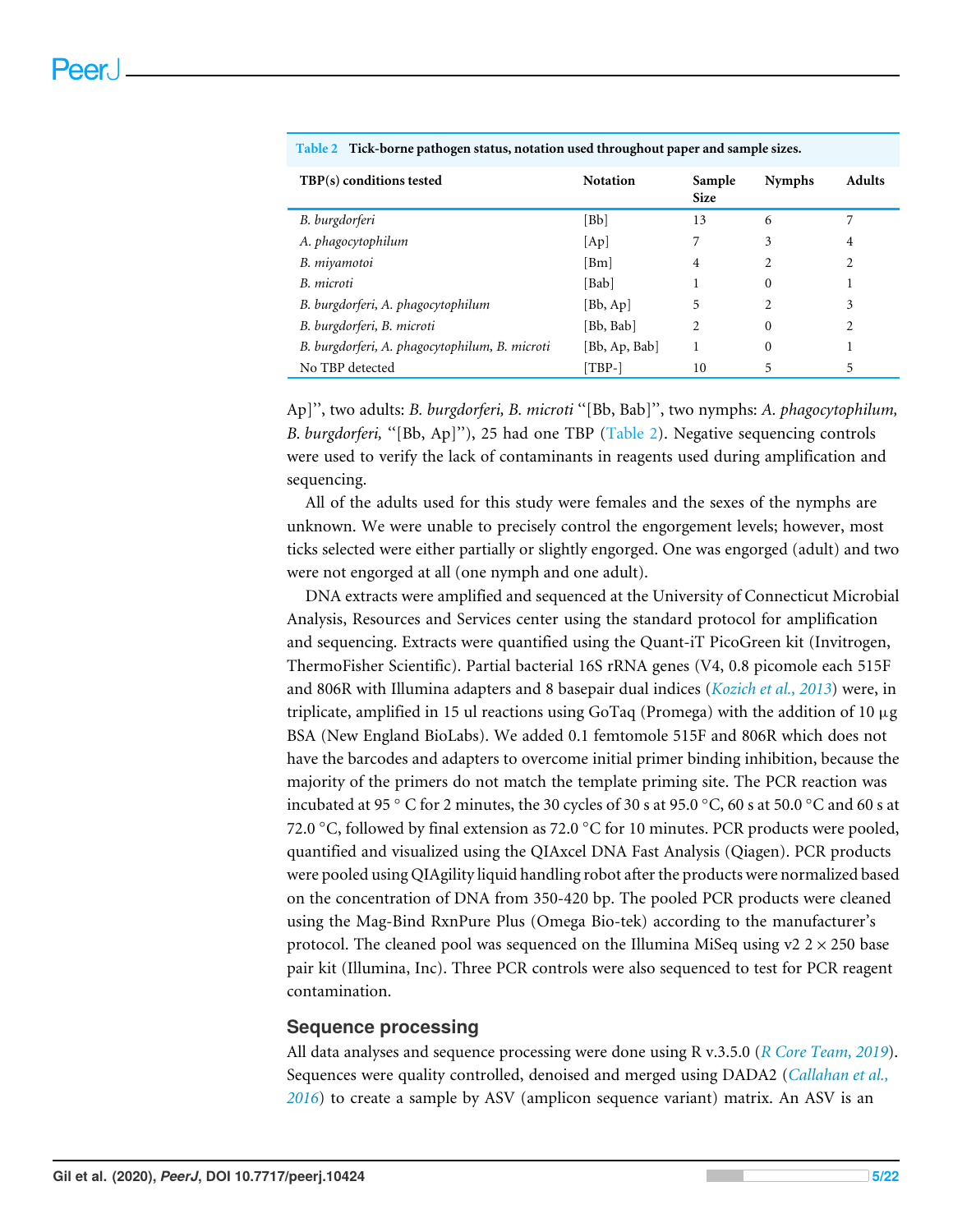operational taxonomic unit, defined as any unique sequence that passes stringent quality control. Taxonomy of ASVs was assigned using RDP's Naïve Bayesian Classifier with the Silva reference database v128 (*[Wang et al., 2007](#page-20-8)*; *[Quast et al., 2013](#page-20-9)*). Sequences that were identified as mitochondria, chloroplasts, or that were unable to be confidently assigned to any bacterial phylum were removed. We also removed 22 ASVs that were identified as *Candidatus* Carsonella, an endosymbiont found only in psyllids (*[Sloan & Moran, 2012](#page-20-10)*). We removed these ASVs because they were nested within the mitochondria clade in our original analysis. We further verified that these 22 ASVs were likely mitochondrial in origin using blastn. We conducted a filtered search, only keeping matches with >90% sequence identity and e-value < 1e-40. We found 15 ASVs were not assigned to *Candidatus Carsonella* but instead, matched best with *I. scapularis* and *I. pavlovskyi* mitochondrial sequences see supplemental [Table S2](http://dx.doi.org/10.7717/peerj.10424#supp-2) (*[Zhang et al., 2000](#page-21-1)*; *[Morgulis et al., 2008](#page-19-6)*). The remaining 7 ASV sequences could not be assigned to any organism using the previous search parameters.

To remove likely contaminants, we processed the sequences using the Decontam package (*[Davis et al., 2018](#page-17-6)*), which uses the negative controls to identify likely contaminants.

To calculate phylogenetic diversity metrics, we performed a multiple-alignment of all ASVs using the *DECIPHER* package in R (*[Wright, 2015](#page-21-2)*), and constructed a phylogenetic tree with the *phangorn* package version 2.4.0 (*[Schliep, 2011](#page-20-11)*).

#### **Data analyses**

Data analysis was done using the R packages phyloseq (*[McMurdie & Holmes, 2013](#page-19-7)*), vegan (*[Oksanen et al., 2007](#page-19-8)*), and DESeq2 (*[Love, Huber & Anders, 2014](#page-19-9)*). Code was generated from vegan and phyloseq tutorials available online. We rarefied samples to an even depth of 8,252 reads for alpha and beta diversity analyses, which resulted in the loss of two samples from the dataset for being below 8,252 reads. See [Fig. S1](http://dx.doi.org/10.7717/peerj.10424#supp-8) for rarefaction curves.

Shannon diversity index was used to quantify the alpha diversity of the samples. Using a Shapiro test, we determined the data were not normally distributed; therefore, we tested the significance of life stage of ticks using a Kruskal–Wallis test. The alpha diversity was first tested on the rarefied data; however, low biomass samples have the potential to artificially inflate diversity (*[Salter et al., 2014](#page-20-12)*; *[Erb-Downward et al., 2020](#page-18-9)*). To address this, we removed ASVs that comprised less than 0.1%, 1%, 5%, and 10% of the overall sequence count in each sample, rarefied again to 8200 reads, and tested alpha diversity using the Kruskal–Wallis test between adults and nymphs (*[Couper et al., 2019](#page-17-7)*). We conducted multiple pairwise comparisons of alpha diversity looking at different TBP conditions using Wilcoxon rank-sum test.

Beta diversity was assessed by generating pairwise distance matrices of Bray–Curtis, weighted Unifrac, unweighted Unifrac, and Jaccard distances (*[Lozupone et al., 2007](#page-19-10)*; *[Xia](#page-21-3) [& Sun, 2017](#page-21-3)*). We plotted NMDS ordinations using phyloseq and tested for significance of the metadata using a Permutational multivariate analysis of variance (PERMANOVA). We tested how the different TBPs correlate to the microbiome. The data were tested by comparing the samples when grouped by their combination of TBPs, refer to [Table 2](#page-4-0) for TBP combinations. The samples were also categorized by whether they had one of the four pathogens regardless of whether that sample had additional TBPs. We did this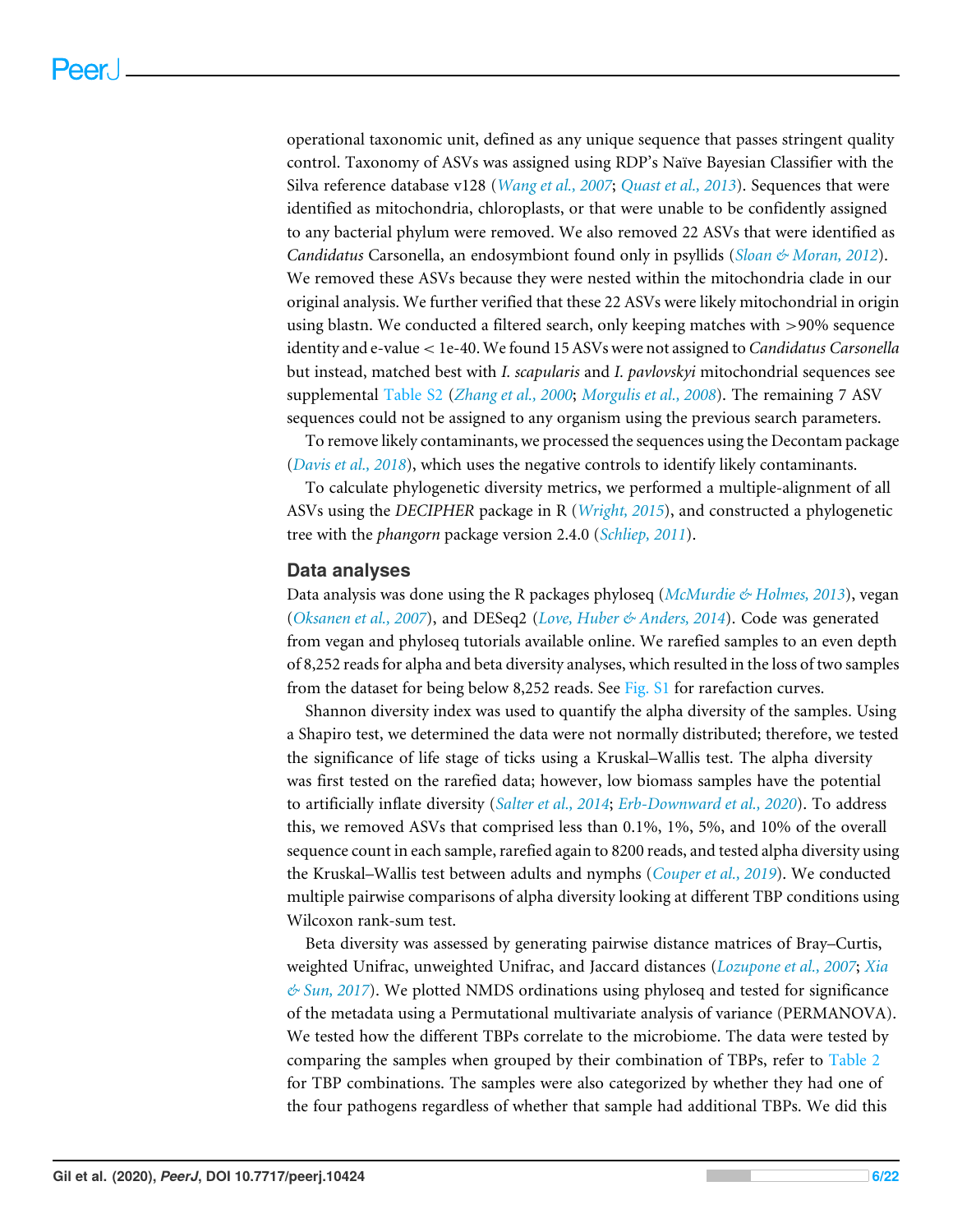in order to see if one TBP correlated to significant variation in the microbiome. Beta diversity was tested using PERMANOVA. We tested life stage by merging the [TBP-] and [Bb] samples when we found no significant difference in those samples' microbiome, we did this to increase the sample size of both nymphs and adults. Furthermore, we tested for temporal effects on the microbiome and tested changes in beta diversity using the previously mentioned distance metrics. We tested adults and nymphs separately using the whole data set with sequences <1% removed and rarefied to 8200 reads.

To test if TBPs could influence diversity results, we tested using the same methods as before, but we removed all TBP reads and rarefied to a new sequencing depth (3,204 reads). We then tested these results as described previously. To confirm there was no difference, we rarefied the original data set to 3,204 reads with the TBP still present and ran a PERMANOVA on those data again to ensure results were consistent across rarefication depths.

We identified differential abundance of genera from different life stages and different TBPs using DESeq2 (v. 1.24.0) in R. Genera were identified as differentially abundant if the corrected  $p < 0.05$ .  $p$ -values were corrected with the Benjamini and Hochberg false discovery rate for multiple testing (*[Benjamini & Hochberg, 1995](#page-16-3)*) .

Relative abundance of taxa in our samples were calculated after the samples had been rarefied (8,252 reads). Low abundance taxa in each sample were grouped if they totaled  $\langle$  = 1% of the reads at the phylum level and  $\langle$  = 15% of the genera. The relative abundances for each taxon in each sample were averaged to get the relative abundance for each TBP condition and life stage.

# **RESULTS**

#### **Sequence data and homogeneity check**

The initial dataset had 2,449,198 sequences and the final dataset had 2,114,742 high-quality sequences. Sequences per sample ranged from  $5,018-126,549$  (mean  $= 46,994$ ). No sequences were identified as likely contaminants.

Homogeneity of variance of the rarefied data was tested using ANOVA and Bray–Curtis distances. We saw no significant difference in life stage or pathogen status (life stage ANOVA: F 1, 4 1 = 0.4685, *p* = 0.4975; pathogen status ANOVA: F 7, 3 5 = 2.1431, *p* = 0.06442).

#### *Ixodes scapularis* **microbiome: bacterial composition**

The mean relative abundances of the phyla dominating the [TBP-] samples were Proteobacteria (78.9%), Firmicutes (10.89%), and Spirochaetes (7.4%). [Bb] ticks were similar to [TBP-]: Proteobacteria comprised the majority (77.65%), Firmicutes (14.26%), and Spirochaetes (6.5%). [TBP-] samples had 8 phyla that were  $>1\%$  abundances in at least one sample. [Bb] had five phyla that were  $>1\%$  of the relative abundance [\(Table](http://dx.doi.org/10.7717/peerj.10424#supp-3) [S3\)](http://dx.doi.org/10.7717/peerj.10424#supp-3). The genera in both [TBP-] and [Bb] were largely similar and dominated by *Rickettsia* (43.3% and 43.1% respectively), [Fig. 1.](#page-7-0) [TBP-] and [Bb] had almost equal amounts of rare taxa (relative abundance < 15%): 19.4% and 18.7%, respectively. Complete table relative abundance of genera in [TBP-] and [Bb] samples available, see supplemental [Table S4.](http://dx.doi.org/10.7717/peerj.10424#supp-4)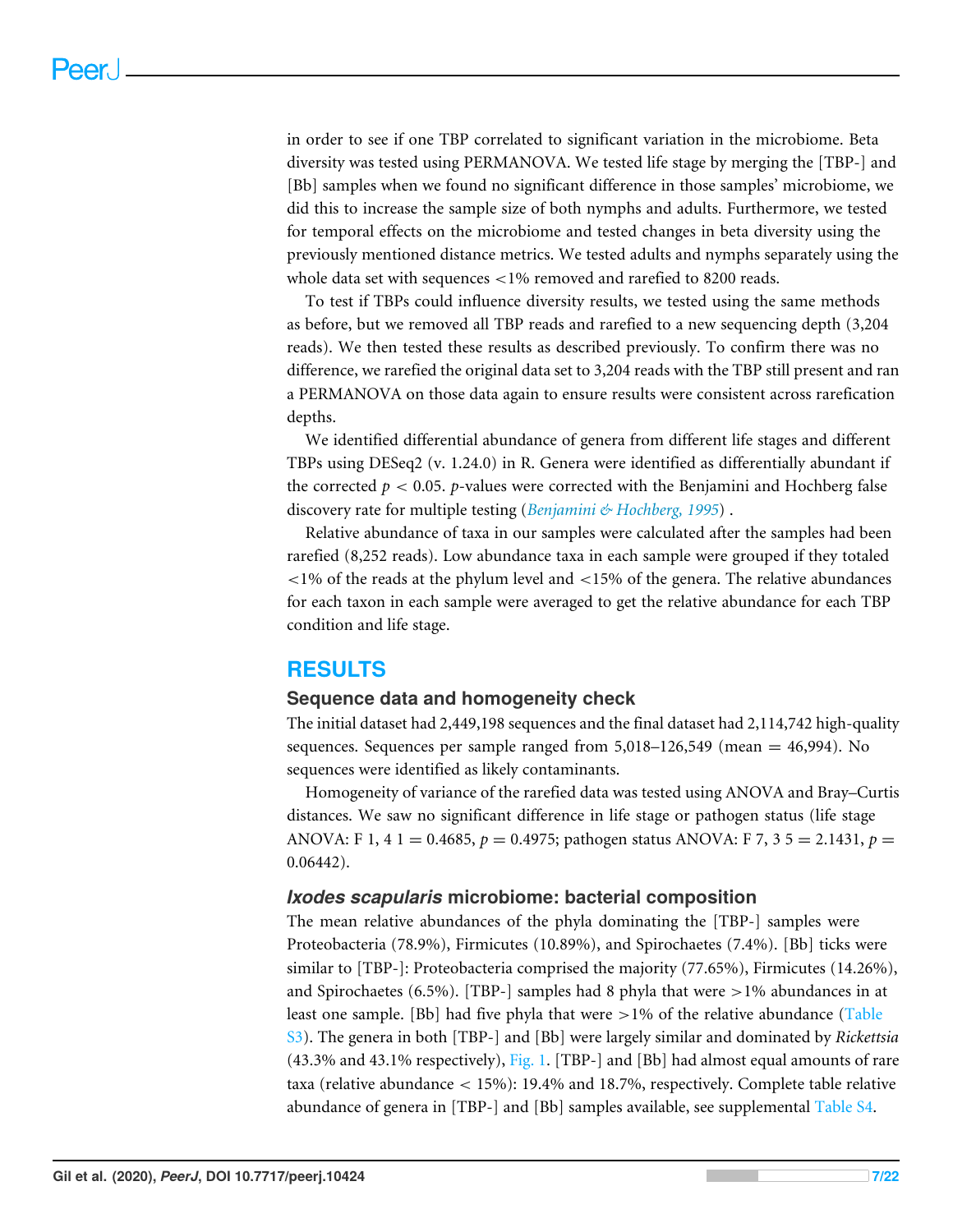<span id="page-7-0"></span>



Full-size [DOI: 10.7717/peerj.10424/fig-1](https://doi.org/10.7717/peerj.10424/fig-1)

# **Effect of** *B. burgdorferi* **infection in** *I. scapularis* **microbiome composition**

For clarity, the first analyses were between just the [TBP-] and [Bb] ticks. Alpha diversity was not significantly different between [Bb]  $(n = 13)$  and [TBP-]  $(n = 10)$ , Shannon:  $X^2 = 0.0038462$ ,  $df = 1$ ,  $p = 0.9505$ , [\(Fig. 2A\)](#page-8-0). NMDS ordinations showed minimal clustering of samples by the presence of *B. burgdorferi* [\(Fig. 2B\)](#page-8-0). Infection status was not significant ( $p > 0.05$ ) using three of the four distance metrics, although infection status explained 8% of the variation in the unweighted Unifrac NMDS ( $df = 1$ ,  $R=0.08$ ,  $p =$ 0.024, [Table 3\)](#page-9-0).

#### **TBPs, single and co-infections effect on the microbiome**

We next included all samples, including [TBP-], single infection and coinfected ticks. The most abundant phylum, regardless of TBP status, was Proteobacteria (77.7–98.2%). Firmicutes ranged from 1.5–14.3%, except for in [Bb, Ap, Bab] and [Bb, Bab], where no Firmicutes were present above 1% of the relative abundance. Spirochaetes were in all samples except TBP statuses [Ap] and [Bab]; in the remaining TBP statuses, Spirochaetes ranged from 1.1–13.79% [\(Table S3\)](http://dx.doi.org/10.7717/peerj.10424#supp-3). *Rickettsia* was the most abundant genera in all TBP statuses except for [Ap] and [Bab]. [Ap] had similar levels of *Rickettsia* and *Anaplasma* (25.4% and 27.2% respectively). In [Bab], *Pseudomonas* comprised 53.7% of the microbiome. *Anaplasma* was also in high abundance in [Bb, Ap] with *Rickettsia* (48.9%) and *Anaplasma* (36.2%). Only [Ap] and [Bb, Ap] had *Anaplasma* with relative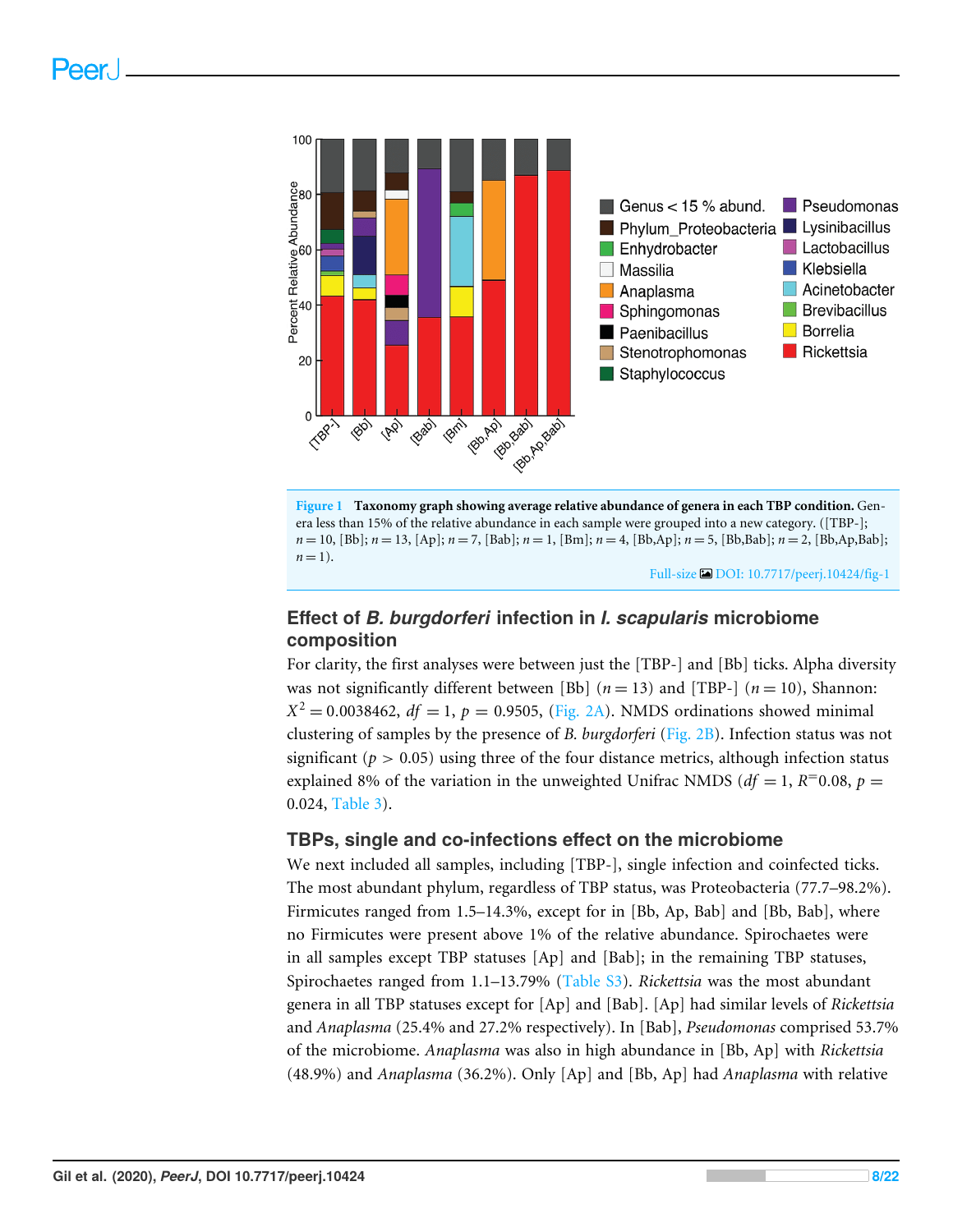<span id="page-8-0"></span>



Full-size [DOI: 10.7717/peerj.10424/fig-2](https://doi.org/10.7717/peerj.10424/fig-2)

abundance greater than 15%. *Borrelia* average abundance in [Bb] was 4.2%, [Bm] 10.9%, and [TBP-] 7.4% [\(Fig. 1\)](#page-7-0).

The number of TBPs in a tick did not correlate with beta diversity in *I. scapularis*. We compared samples that had one, two or three TBPs present and regardless of distance metric, there was no significant correlation between infection status (the number of TBPs) and the microbiome (Bray–Curtis:  $df = 7$ ,  $R^2 = 0.15833$ ,  $p = 0.586$ ; weighted Unifrac:  $df = 7$ ,  $R^2 = 0.1545$ ,  $p = 0.598$ ; unweighted Unifrac:  $df = 7$ ,  $R^2 = 0.19906$ ,  $p =$ 0.127; Jaccard:  $df = 7$ ,  $R^2 = 0.15858$ ,  $p = 0.604$ ). To see if the presence of the pathogens themselves were altering the diversity of the microbiome, we removed the TBPs ASVs and beta diversity was still not significantly correlated to TBPs [\(Table 4\)](#page-9-1). Bray-Curtis NMDS ordinations with and without TBPs ASVs showed minimal clustering [\(Figs. 3A–3B\)](#page-9-2). No single TBP had a significant effect on the beta diversity in *I. scapularis* [\(Table 4\)](#page-9-1), except *B. burgdorferi,* which was significant when using unweighted Unifrac ( $R^2 = 0.06849$ ,  $p =$ 0.002) [\(Table 4\)](#page-9-1).

Shannon diversity indices indicated no significant difference in alpha diversity of any of the TBP statuses ( $p > .05$ ) with the exception of [Bb, Ana] and [Bm] (Wilcoxon rank-sum:  $p = 0.032$ ) [\(Fig. 4\)](#page-10-0). We then separated samples into either [Bb], [Ap], [Bm], or [Bab] regardless of multiple TBPs and we found there were no differentially abundant genera. The only genera that were differentially abundant in the samples were the TBPs in question. Ticks classified as [Bb] or [Bm] had *Borrelia* significantly more abundant. Similarly, [Ap] ticks had significantly more *Anaplasma*. [Bab] is a eukaryote and hence there were no *Babesia* sequences to test.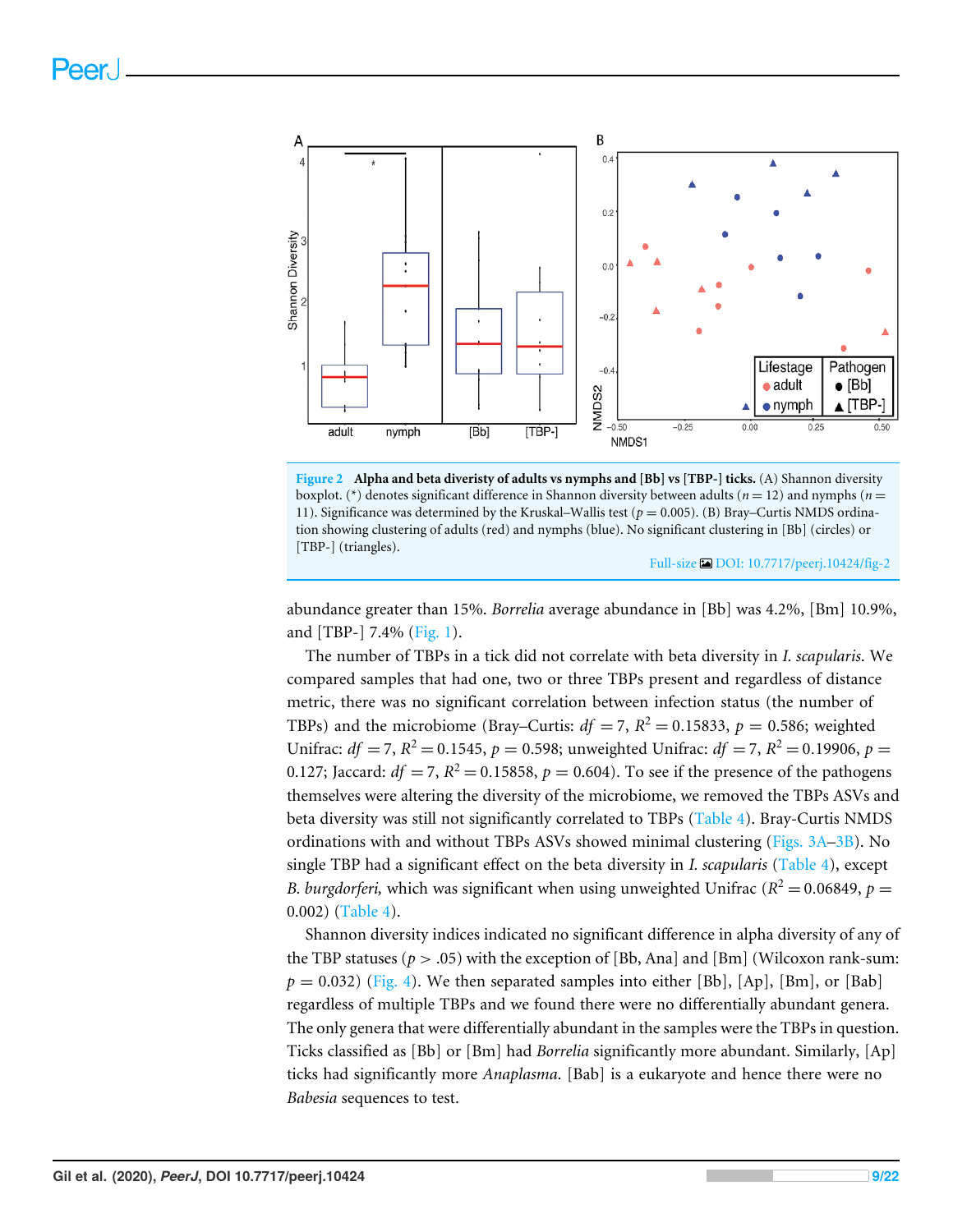|                    | [Bb] and [TBP-] |       | Life stage |       |
|--------------------|-----------------|-------|------------|-------|
| Distance metric    | $R^2$           | D     | $R^2$      | Ŋ     |
| Bray–Curtis        | 0.04541         | 0.395 | 0.15164    | 0.004 |
| Weighted Unifrac   | 0.01953         | 0.728 | 0.15781    | 0.006 |
| Unweighted Unifrac | 0.08098         | 0.024 | 0.11624    | 0.002 |
| Jaccard            | 0.04278         | 0.465 | 0.14973    | 0.005 |

<span id="page-9-0"></span>

| Table 3 Effect size $(R^2)$ and significance (p) of B. burgdorferi infection and life stage using |
|---------------------------------------------------------------------------------------------------|
| <b>PERMANOVA.</b> Comparisons with $p < 0.05$ are bolded.                                         |

<span id="page-9-1"></span>**Table 4 Different TBP ASVs effect on beta diversity of** *I. scapularis* **microbiome using PERMANOVA.** Different distance metrics with statistically significant *p*-values ( $p < 0.05$ ) are in bold. Affect size ( $R<sup>2</sup>$ ) of significant *p*-value are in bold.

|                    | <b>Bray–Curtis</b> |       | <b>Weighted Unifrac</b> |       | Unweighted Unifrac |       | <b>Jaccard</b> |       |
|--------------------|--------------------|-------|-------------------------|-------|--------------------|-------|----------------|-------|
|                    | $R^2$              |       | $R^2$                   |       | $R^2$              |       | $R^2$          |       |
| TBPs present       | 0.15833            | 0.586 | 0.1545                  | 0.598 | 0.19906            | 0.127 | 0.15858        | 0.604 |
| TBPs absent        | 0.13587            | 0.796 | 0.09385                 | 0.862 | 0.15629            | 0.626 | 0.14397        | 0.771 |
| B. burgdorferi     | 0.03455            | 0.120 | 0.0134                  | 0.631 | 0.06849            | 0.002 | 0.03179        | 0.138 |
| A. phagocytophilum | 0.03312            | 0.157 | 0.02246                 | 0.443 | 0.03895            | 0.053 | 0.02947        | 0.175 |
| B. miyamotoi       | 0.02539            | 0.305 | 0.01408                 | 0.530 | 0.02203            | 0.484 | 0.02353        | 0.385 |
| B. microti         | 0.02473            | 0.277 | 0.01126                 | 0.681 | 0.01281            | 0.964 | 0.02404        | 0.331 |

<span id="page-9-2"></span>

**Figure 3 Different TBPs effect on microbiome beta diveristy.** Ordinations of whole data set rarefied to 3,200 reads to maintain all 43 samples when the TBPs ASVs are removed (A) Bray–Curtis distance NMDS ordination with TBP reads present in the samples. (B) Bray–Curtis Distance NMDS ordination with TBP reads removed from each sample.

Full-size [DOI: 10.7717/peerj.10424/fig-3](https://doi.org/10.7717/peerj.10424/fig-3)

There was no significant correlation ( $p > 0.05$ ) between the month and year that the tick was collected and beta diversity except when using Jaccard distance with the nymphs  $(df = 8, p = 0.027, R<sup>2</sup> = 0.56164).$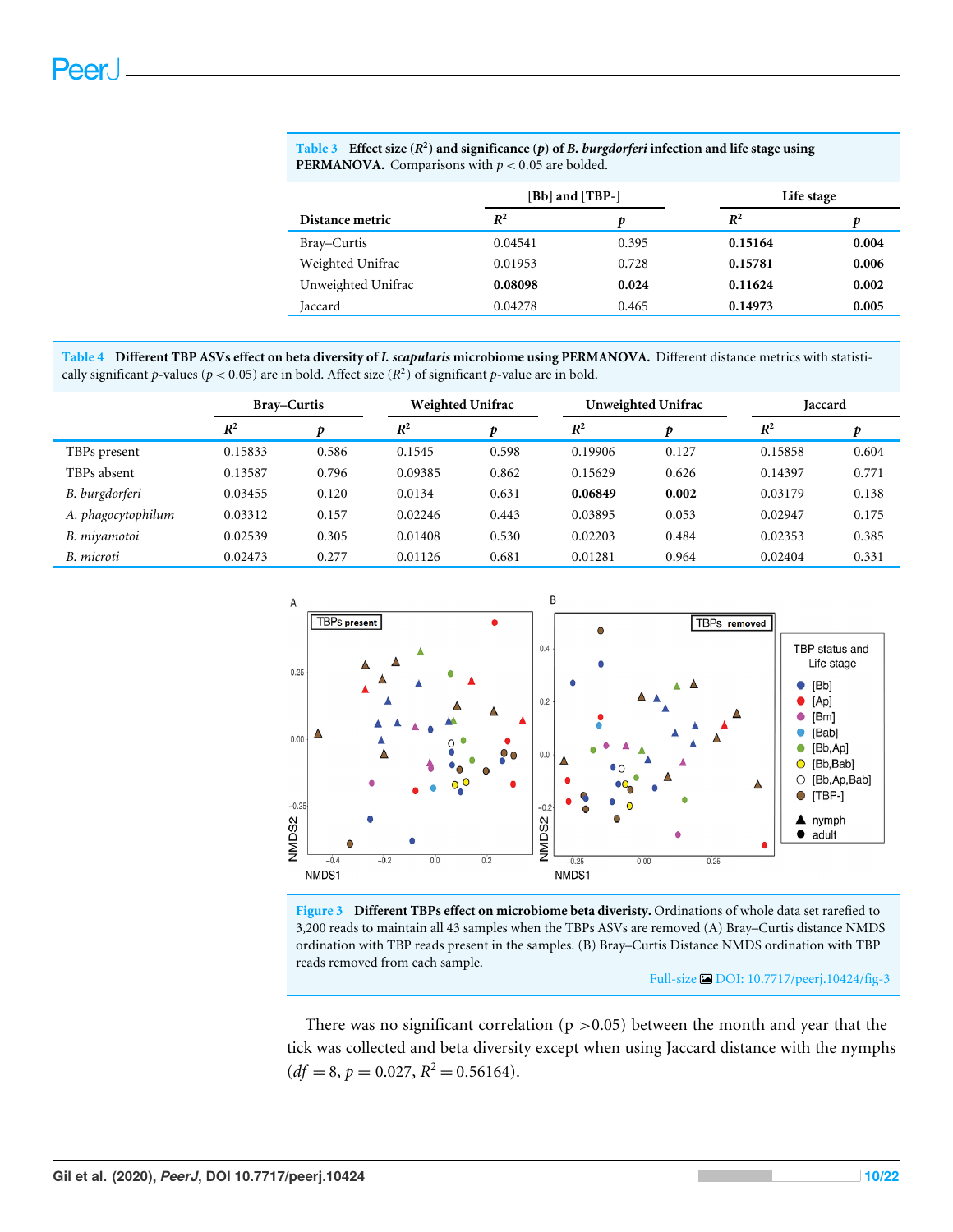<span id="page-10-0"></span>

**Figure 4 Shannon diversity boxplot comparing TBPs.** Significant difference in alpha diversity were determine by the Wilcoxon rank-sum test. Significant differences are denoted by (\*) and was only observed in [Bb,Ap] and [Bm] (*p* = 0.032). [TBP-]; *n* = 10, [Bb]; *n* = 13, [Ap]; *n* = 7, [Bab]; *n* = 1, [Bm]; *n* = 4, [Bb,Ap]; *n* = 5, [Bb,Bab]; *n* = 2, [Bb,Ap,Bab]; *n* = 1.

Full-size [DOI: 10.7717/peerj.10424/fig-4](https://doi.org/10.7717/peerj.10424/fig-4)

# **Microbiome diversity and** *I. scapularis* **life stage**

*Ixodes scapularis* life stage correlates with microbiome composition. Alpha diversity differed significantly between adults and nymphs (Kruskal–Wallis, Shannon index: *X* <sup>=</sup>11.978,  $df = 1$ ,  $p = 0.0005384$ , [Fig. 2A\)](#page-8-0). Shannon diversity index in adults was  $0.843 \pm 0.148$  and was 2.241  $\pm$  0.305 in nymphs. Accounting for artificial inflation of alpha diversity in low biomass samples; adults and nymphs were still significantly different when low abundance ASVs (less than 0.1% or 1%) were removed. When ASVs that comprised less than 5%, and 10% of the total ASVs were removed, we no longer saw significant differences between life stages [\(Table S5\)](http://dx.doi.org/10.7717/peerj.10424#supp-5). Life stage was significantly correlated with Bray–Curtis, weighted Unifrac, unweighted Unifrac, and Jaccard distance metrics [\(Table 3\)](#page-9-0). Differences in life stage can be visualized in Bray–Curtis NMDS ordination [\(Fig. 2B\)](#page-8-0). Life stage explained between 11–15% of the variation observed [\(Table 3\)](#page-9-0).

Nymphs had eight phyla >1% relative abundance: Proteobacteria (68.0%), Firmicutes (14.8%), and Spirochaetes (13.5%) accounted for most of the communities. Adults had four phyla with >1% relative abundance, with the largest being Proteobacteria (87.5%) and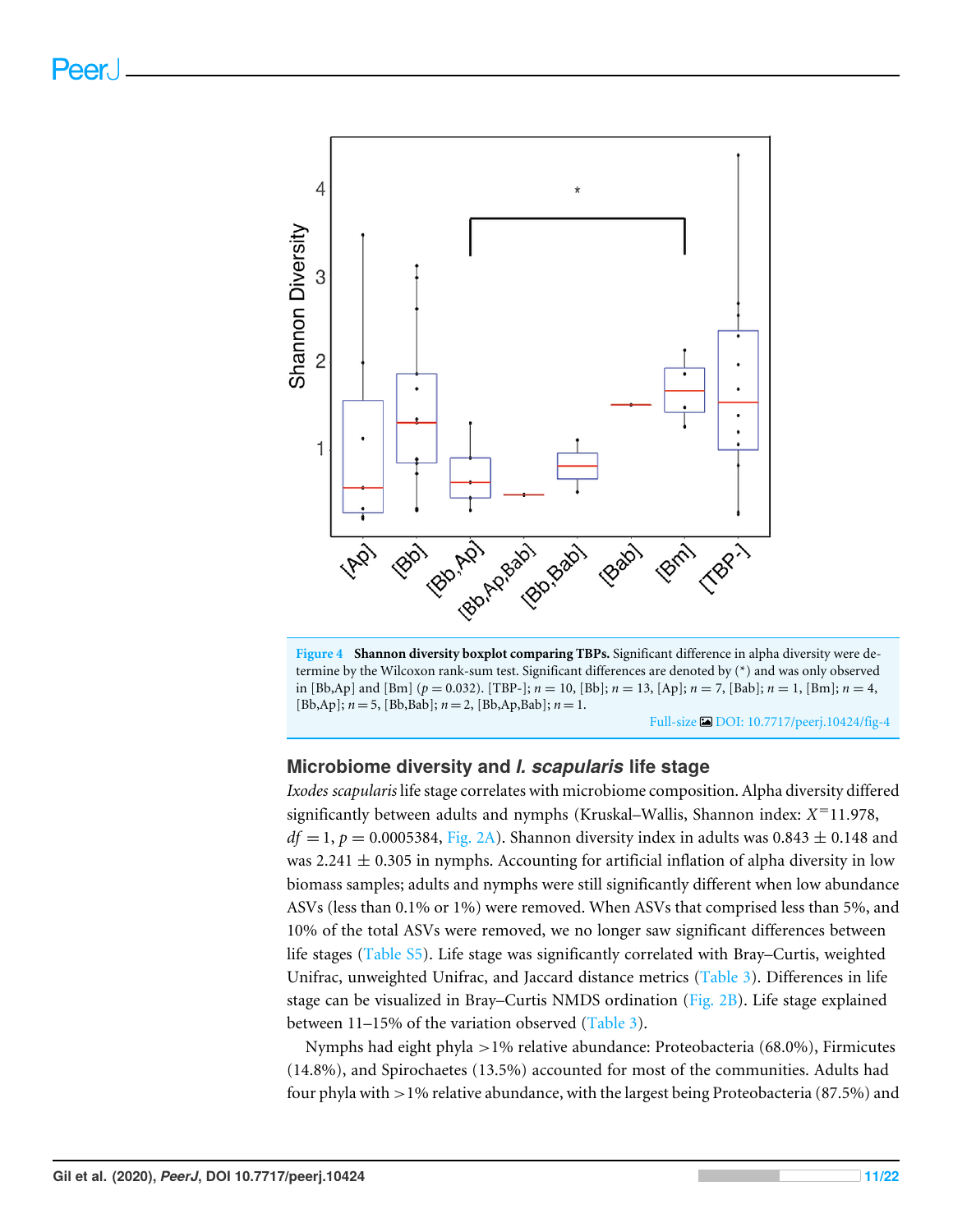<span id="page-11-0"></span>



Full-size [DOI: 10.7717/peerj.10424/fig-5](https://doi.org/10.7717/peerj.10424/fig-5)

Firmicutes (10.9%) [\(Table S6\)](http://dx.doi.org/10.7717/peerj.10424#supp-6). When averaged, adult ticks had seven genera with relative abundance >15%; whereas, nymphs had eight. *Rickettsia* was more abundant in adults than in nymphs (66.1% vs 16.8%). The averaged relative abundance of genera in nymphs was not dominated by a singular taxa. The most abundant genera identified in nymphs belonged to an unknown genus in Proteobacteria (17.7%), *Rickettsia* (16.8%), and *Borrelia* (11.7%) [\(Fig. 5\)](#page-11-0). *Rickettsia* was absent in three adult samples; the rest had *Rickettsia* present at higher than 74.2%. The three adult samples that did not have *Rickettsia* had a similarly large amount of *Lysinibacillus* (two samples 46.0% and 64.3%) or *Klebsiella* (54.3%). Half of the nymphs had *Rickettsia*; one sample was similar to adults (82.6% relative abundance) the other five ranged from 14.7–28.7%. Five nymphs did not have *Rickettsia* and have different genera predominating [\(Table S7\)](http://dx.doi.org/10.7717/peerj.10424#supp-7).

# **DISCUSSION**

The microbiome of pathogen vectors may provide critical insight into disease transmission and management (*[Bonnet et al., 2017](#page-17-3)*). *Ixodes* ticks can spread numerous human pathogens that are responsible for thousands of cases of illness each year. Lyme disease in particular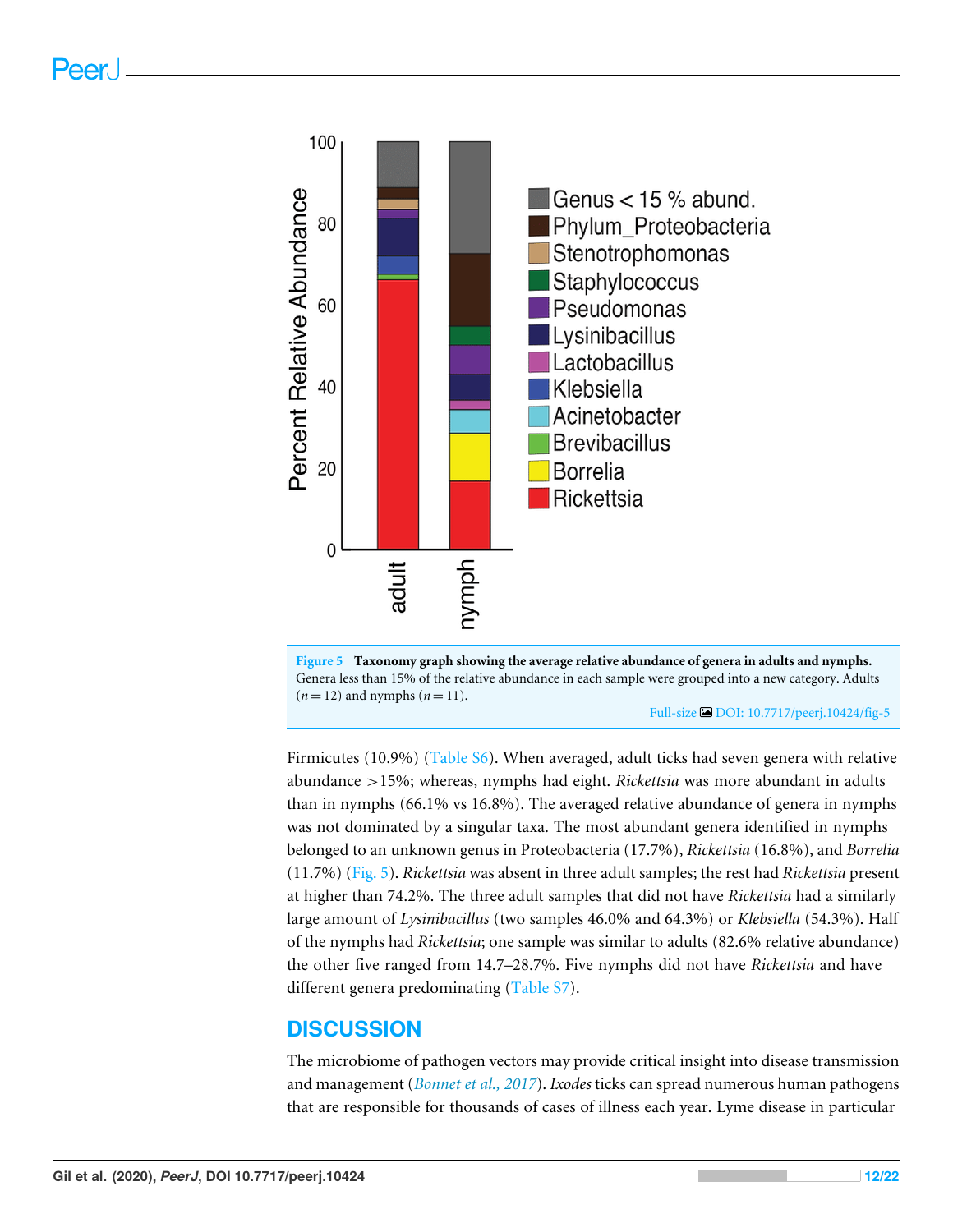is increasingly prevalent, potentially due to human environmental disturbances. A better understanding of the microbiome and its relationship to human pathogens is important for understanding, and perhaps even identifying, possible candidates for microbial controls for tick-borne pathogen (TBP) (*[Saldaña, Hegde & Hughes, 2017](#page-20-2)*). Wild ticks are needed to characterize the natural relationship between the host, the microbiome and TBPs. In this study, we tried to derive ecologically relevant data in collaboration with a diagnostic laboratory, using DNA extracts derived from pathogen detection services to investigate the relationship between microbiome, life stage and TBPs found in wild *I. scapularis*. In particular, we wanted to assess how different TBPs (*B. burgdorferi*, *A. phagocytophilum*, *B. miyamotoi,* and *B. microti*) and how multiple TBPs in a single tick may influence the microbiome.

The most common TBP, *B. burgdorferi*, had minimal effect on the overall diversity and composition of the microbiome of *I. scapularis*. [Bb] and [TBP-] microbiomes were similar in alpha and beta diversity with one exception: [Bb] and [TBP-] ticks were significantly different  $(p = 0.024)$  using unweighted Unifrac distance. Unweighted Unifrac distance is a metric based on the presence of phylogenetic lineages within a microbiome and may be more sensitive to rare taxa than other distance metrics; in this case [TBP-] happens to have less abundant but more unique ASVs compared [Bb] (191 ASVs in [TBP-] vs 96 ASVs [Bb]). Our results indicate that communities with *B. burgdorferi* are not significantly different from those with no TBPs. These findings are congruent with results in *I. pacificus*, where the microbiome was not affected by *B. burgdorferi* (*[Kwan et al., 2017](#page-18-5)*).

Similar to *B. burgdorferi*, mono-infection with other TBPs (*A. phagocytophilum, B. miyamotoi,* and *B. microti*) did not result in significant differences in alpha diversity compared to [TBP-] ticks. Regardless of which TBP was present, no taxa were significantly more or less abundant in the microbiome except for the TBP in question. This suggests that the microbiomes with these TBPs are not significantly different in composition or diversity from [TBP-] ticks. These data suggest there is no difference at the time of extraction; however, it is still possible that the full effects of the TBPs present will not be actualized until the tick has fed completely and been given time for the microbiome to react to the new blood meal. This finding is contrary to results found in lab reared *I. scapularis* infected with *A. phagocytophilum*, where the presence of *A. phagocytophilum* reduced the relative abundance of difference Gram-positive bacteria (*[Abraham et al., 2017](#page-16-1)*) and underscores the importance of including wild animals in microbiome studies (*[Hird, 2017](#page-18-10)*).

Co-infection with multiple TBPs did not have an apparent effect on alpha or beta microbiome diversity; ticks that had one, two, or three TBPs present had similar alpha and beta diversity. To ensure that the TBPs were not obscuring changes in the underlying non-TBP community, we re-analyzed the samples after removing the TBP sequences; the removal of TBP sequences still did not affect beta diversity. The only significant difference among the groups was between [Bb, Ap] and [Bm]. We hypothesize this difference is due to the high abundance of *Anaplasma* in [Bb, Ap] and large abundances of *Acinetobacter* and *Borrelia* in [Bm]. Notably, these results could be partially driven by our low sample sizes for ticks that carried two or three pathogens; further tests on these and additional combinations of TBPs will elucidate the role of TBPs on the tick microbiome. Taken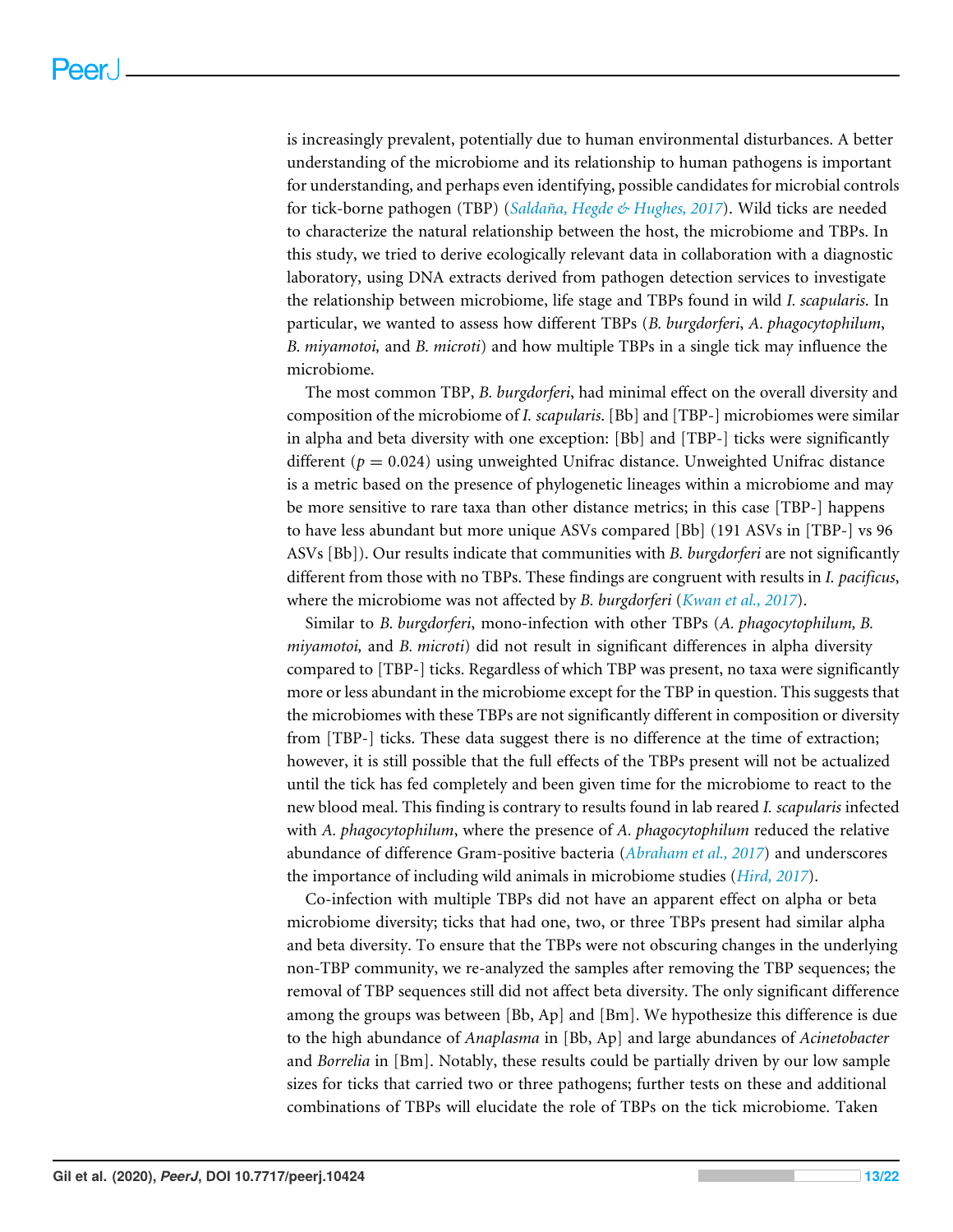together, our data suggest that the presence of TBPs does not significantly change the microbiome in wild tick.

Current data on the tick microbiome show two prominent conflicting trends in microbiome diversity regarding the life stage in *Ixodes* spp. In *I. scapularis* microbiome, alpha diversity increased as the tick ages, increasing from larvae to nymph and nymph to adult (*[Clay et al., 2008](#page-17-8)*; *[Zolnik et al., 2016](#page-21-0)*). In contrast, *I. pacificus*, showed decreasing diversity as the tick ages (*[Carpi et al., 2011](#page-17-9)*; *[Kwan et al., 2017](#page-18-5)*). In our study, ticks showed lower alpha diversity in adults compared to nymphs but this result comes with a caveat. The adult ticks in our study were all females. All of our samples were collected after they had started to feed on a human. The adult female ticks in this study may contain *Rickettsia* at high abundances because we used the whole organism and *Rickettsia* is frequently found in the ovaries (*[Zolnik et al., 2016](#page-21-0)*). Another possibility that might explain increased alpha diversity in nymphs is the low initial biomass of the samples, which are physically much smaller than adults leading to decreased bacterial load. Smaller size can inflate alpha diversity (*[Salter et al., 2014](#page-20-12)*; *[Erb-Downward et al., 2020](#page-18-9)*). We used DNA concentration post extraction as a proxy for biomass. Upon visual inspection, nymphs with high input biomass show similar levels of variation as the nymphs with lower concentrations of DNA post extraction [\(Fig. S2\)](http://dx.doi.org/10.7717/peerj.10424#supp-9). To further test this, we removed low abundance ASVs from the samples and tested for significant differences in alpha diversity based on life stage. We defined ''low abundance'' as ASVs totaling less than 0.1%, 1%, 5%, and 10% to determine if the alpha diversity measures in the smaller bodied nymphs was conflated by an increase of rare and low abundant taxa from the cuticle. When we removed ASVs whose sum was less than 0.1% and 1% in each sample there was still a significantly greater alpha diversity in nymphs than in adults. This suggests that higher alpha diversity in nymphs is likely not the result of differences in input bacterial biomass, although this deserves further experimental verification.

*Ixodes scapularis'* microbiome can vary significantly depending on where the tick was sampled (*[Van Treuren et al., 2015](#page-20-3)*). *Rickettsia* is frequently the dominant member of the microbiome as it is the most common endosymbiont found in *Ixodes*; however, this is not always the case (*[Varela-Stokes et al., 2017](#page-20-13)*). *I. scapularis* from the mid-Atlantic have genera from the family Enterobacteriaceae comprising the majority of the taxa and *Rickettsia* is present at significantly lower abundances. Ticks in the northeast United States have more variable microbiomes than those in the mid-Atlantic and most have *Rickettsia* as the dominant member; *Sphingomonas* and *Borrelia* are additional genera at high abundance (*[Van Treuren et al., 2015](#page-20-3)*). We observed *Rickettsia* as the most abundant taxon in 27 of the 44 samples; however, there was significant variability. *A. phagocytophilum* was the most dominant species in four samples  $(>80\%)$ , and in the remaining 13 samples, no single taxon dominated. Instead, they contained a diverse set of genera (*Sphingomonas*, *Stenotrophomonas*, *Pseudomonas*, *Borrelia*, *Lysinibacillus*, and others; see [Table S4](http://dx.doi.org/10.7717/peerj.10424#supp-4) for specific relative abundances).

Our data reaffirms that *I. scapularis* from the northeastern United States are highly variable, unlike *I. scapularis* found in other regions of the United States. The variability in abundance and absence of *Rickettsia* in female ticks in the northeastern United States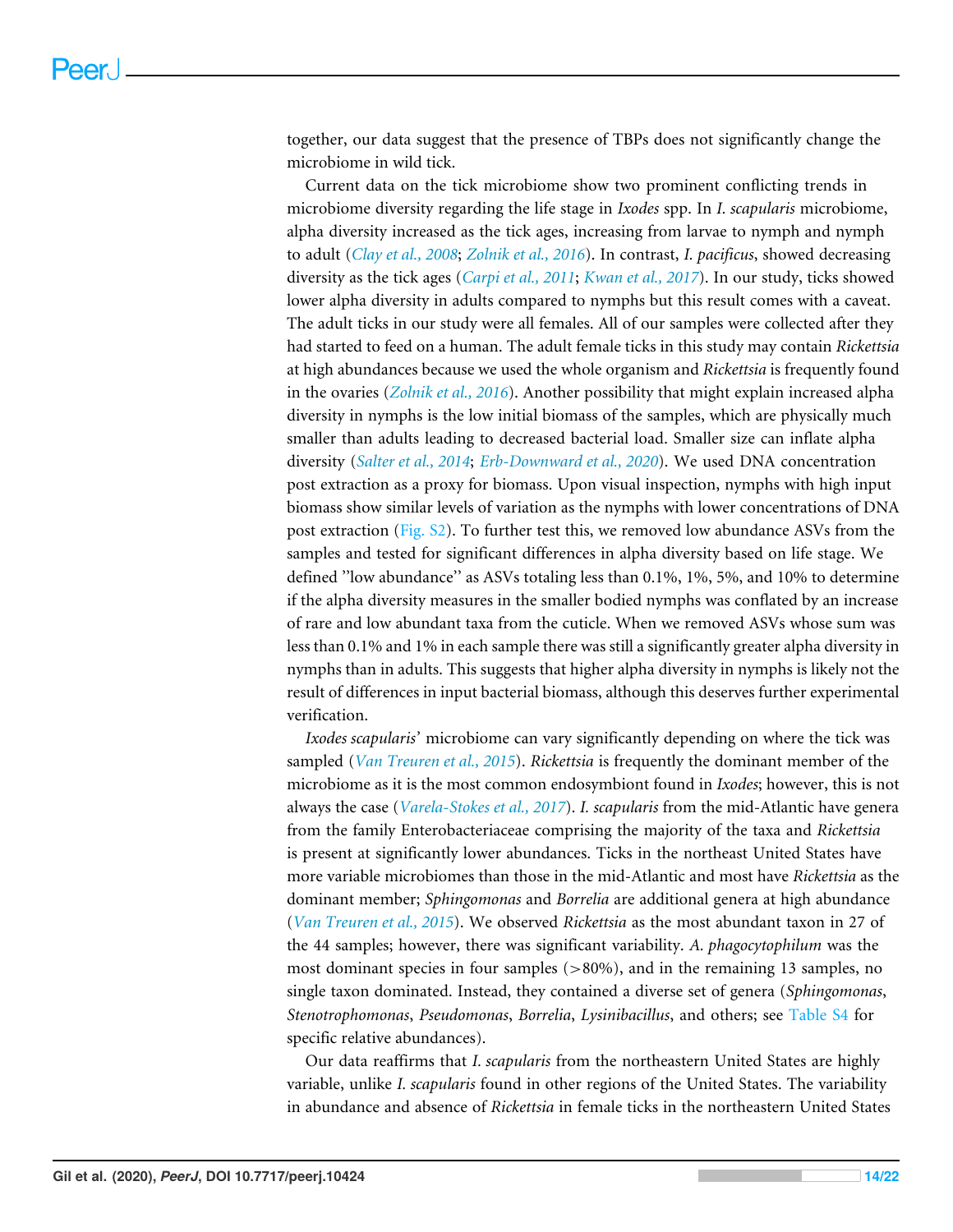further suggests that there might be another endosymbiont filling the biological role of *Rickettsia*. For example, *Fransicella*-like endosymbiont, a common endosymbiont in dog ticks, *Dermacentor variabilis*, was found in seven of our samples (*[Varela-Stokes et al., 2017](#page-20-13)*). In the samples with *Fransicella*-like endosymbiont, five had *Rickettsia* and the other two had large quantities of *Anaplasma*. Could one of these taxa be supplying *I. scapularis* with required micronutrients? We found trace amounts (i.e., <1%) of *Wolbachia* in one sample. *Wolbachia* is an endosymbiont in cicadas, but it is a parasite in other arthropods (*[Correa &](#page-17-10) [Ballard, 2016](#page-17-10)*). *Wolbachia* has been found in *I. scapularis* at varying abundances (*[Duron et](#page-17-11) [al., 2017](#page-17-11)*; *[Benson et al., 2004](#page-16-0)*; *[Thapa, Zhang & Allen, 2019](#page-20-4)*). Because we only found one tick in our study to have *Wolbachia* and it was at low abundance, further surveying should be done to determine how common *Wolbachia* is in *I. scapularis* across the northeastern United States populations. These data would resolve the number and diversity of endosymbionts and intracellular parasites present in *I. scapularis*.

All of our samples were collected when found feeding on a person and all but three were either slightly or partially engorged. We were unable to verify if the engorgement was a significant correlate to the microbiome data due to the low sample sizes. However, we visually compared relative abundance data and saw the engorged and non-engorged adult had approximately the same composition patterns as the other adults [\(Fig. S3\)](http://dx.doi.org/10.7717/peerj.10424#supp-10). One nymph appears distinct from the rest, in terms of relative abundances; however, we cannot discern if this observation is because of the engorgement level or the variability seen in nymphs. While it is possible that amount of blood meal could affect the microbiome, future studies will need to quantify the significance and direction of such effects.

Because of the nature of tick (blood-feeding pathogens) and our sampling (ticks sent to diagnostic laboratory for pathogen detection), there is an opportunity for contamination (e.g., microbes from human skin). To address the possibility of contamination, we checked relevant literature for and verified that the major genera observed (see [Fig. 5\)](#page-11-0) are ecologically plausible: *Stenotrophomonas, Staphylococcus, Pseudomonas, Lysinibacillus, Lactobacillus, Klebsiella, Acinetobacter, Brevibacillus, Borrelia, and Rickettsia* have been found in either *I. scapularis* or in similar *Ixodes spp* (*[Benson et al., 2004](#page-16-0)*; *[Carpi et al., 2011](#page-17-9)*; *[Narasimhan et al.,](#page-19-11) [2014](#page-19-11)*; *[Van Treuren et al., 2015](#page-20-3)*; *[Abraham et al., 2017](#page-16-1)*; *[Kwan et al., 2017](#page-18-5)*; *[Khalaf, Mohammed](#page-18-11) [& Karim, 2018](#page-18-11)*; *[Kmet' & Čaplová, 2020](#page-18-12)*). We therefore believe that the major taxonomic signals derive from the tick microbiome and not from human skin contamination.

It is important to note that the ticks were crushed without surface sterilization before total DNA extraction and this is a byproduct of our collaboration as it is not necessary to surface sterilize for pathogen detection. We were not largely concerned about this for three reasons: (1) the major genera observed were all ecologically plausible, all being reported in at least one peer-reviewed study. (2) Numerous studies use ethanol washes to surface sterilize but while ethanol kills microorganisms, it does not remove the DNA, so this would minimally affect the extractions. (3) It has been suggested that surface microbes can enter the tick from the surface and colonize the gut. If bacteria from the cuticle can affect the internal microbiome, it would be important to consider the external microbiome when looking for taxa specific relationships. Therefore, destroying the DNA of these organisms using a bleach wash might hide some unknown relationships between the host and the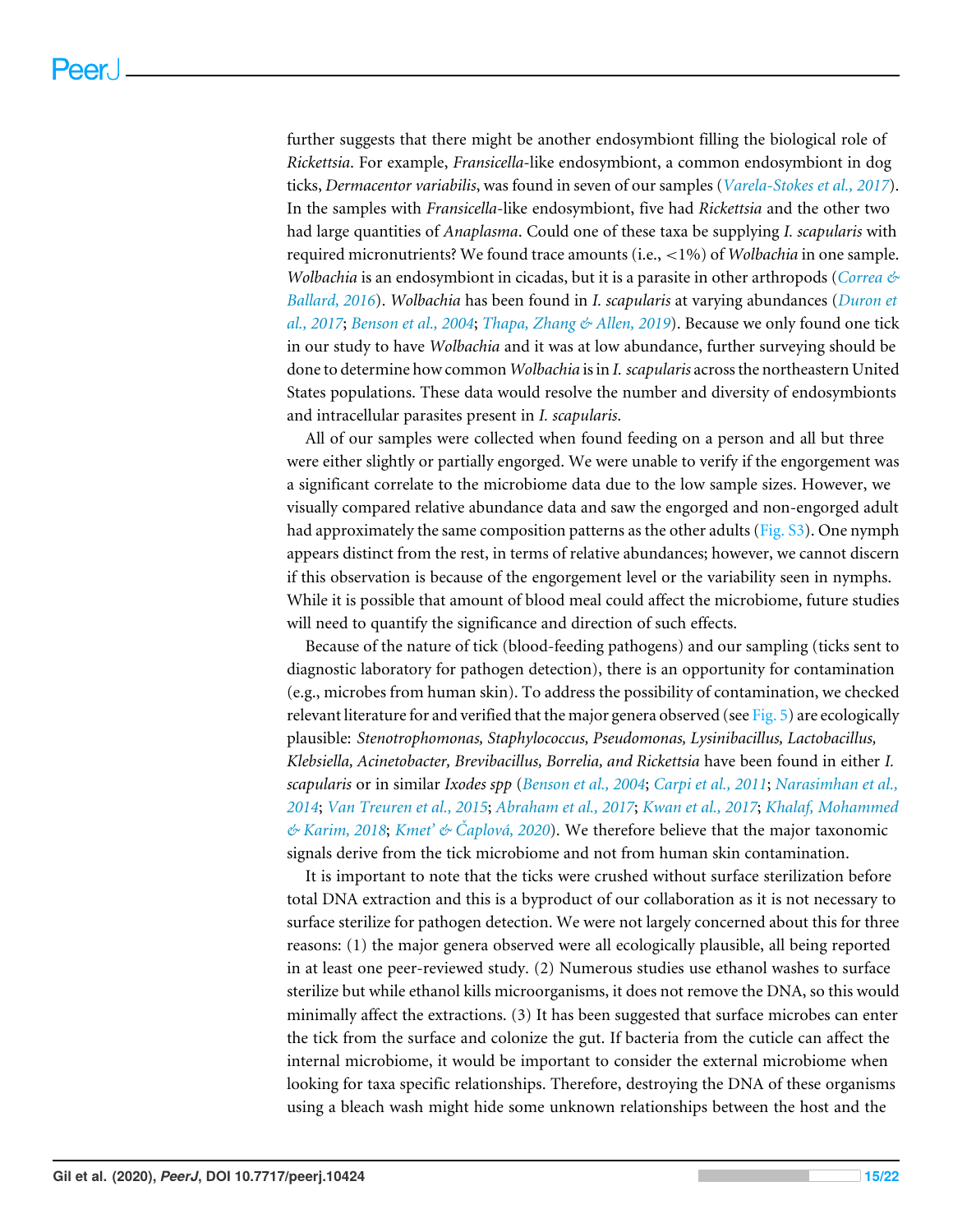microbiome as well as taxa specific interactions (*[Ross et al., 2018](#page-20-5)*; *[Binetruy et al., 2019](#page-17-12)*). Thus, the results of this study are likely due to signals from the tick microbiome and not from noise introduced from surface contamination from human skin. We are however aware of the inflation of diversity from low biomass samples and we tried to compare the different input DNA and saw limited differences between input DNA concentrations. We also removed the low abundant ASVs and still found significant differences in alpha diversity between nymphs and adults; however, the low biomass of some of our nymphs must be considered. Our data show that we can get ecologically relevant data pertaining to tick microbiomes by collaborating with diagnostic laboratories. Moving forward it would be best to modify the protocol, including surface sterilization step and include qPCR for determining absolute abundance of the taxa present to further quantify low biomass samples.

# **CONCLUSIONS**

Ticks are a prominent vector for the transmission of human pathogens; however, how these pathogens are integrated as a part of the microbiome is poorly understood. We sought to determine if the presence of the TBPs were associated with differences in the microbiome. There was no significant difference in *I. scapularis* microbiome based on the presence of *B. burgdorferi*. There were also no significant differences in microbiome composition or diversity in samples with *B. miyamotoi, A. phagocytophilum, B. microti.* The number of TBPs has limited correlation to the overall diversity of the microbiome. Life stage is the most important factor associated with microbiome composition and diversity, results that are similar to work done on another pathogen vector, *I. pacificus*. Future studies should work with larger sample sizes using wild tick samples as well as investigate the functional relationship between TBPs and the tick microbiome; metagenomic and metatranscriptomic methods should be employed. That will elucidate the functional relationships that may or may not be changed depending on how many and which TBPs are present.

# **ACKNOWLEDGEMENTS**

The authors would like to thank Maureen Sim, for tick identification and Heather Haycock and Erica Jingozian for conducting the lab work for the Diagnostic lab, CVMDL, Pathobiology and Veterinary Science, University of Connecticut. We would also like to thank Kirsten Grond, Elizabeth Herder, Ryan Duggan, and Brent Basso for comments on the manuscript.

# <span id="page-15-0"></span>**ADDITIONAL INFORMATION AND DECLARATIONS**

# **Funding**

This work was supported by the University of Connecticut through startup funds of Sarah Hird. The funders had no role in study design, data collection and analysis, decision to publish, or preparation of the manuscript.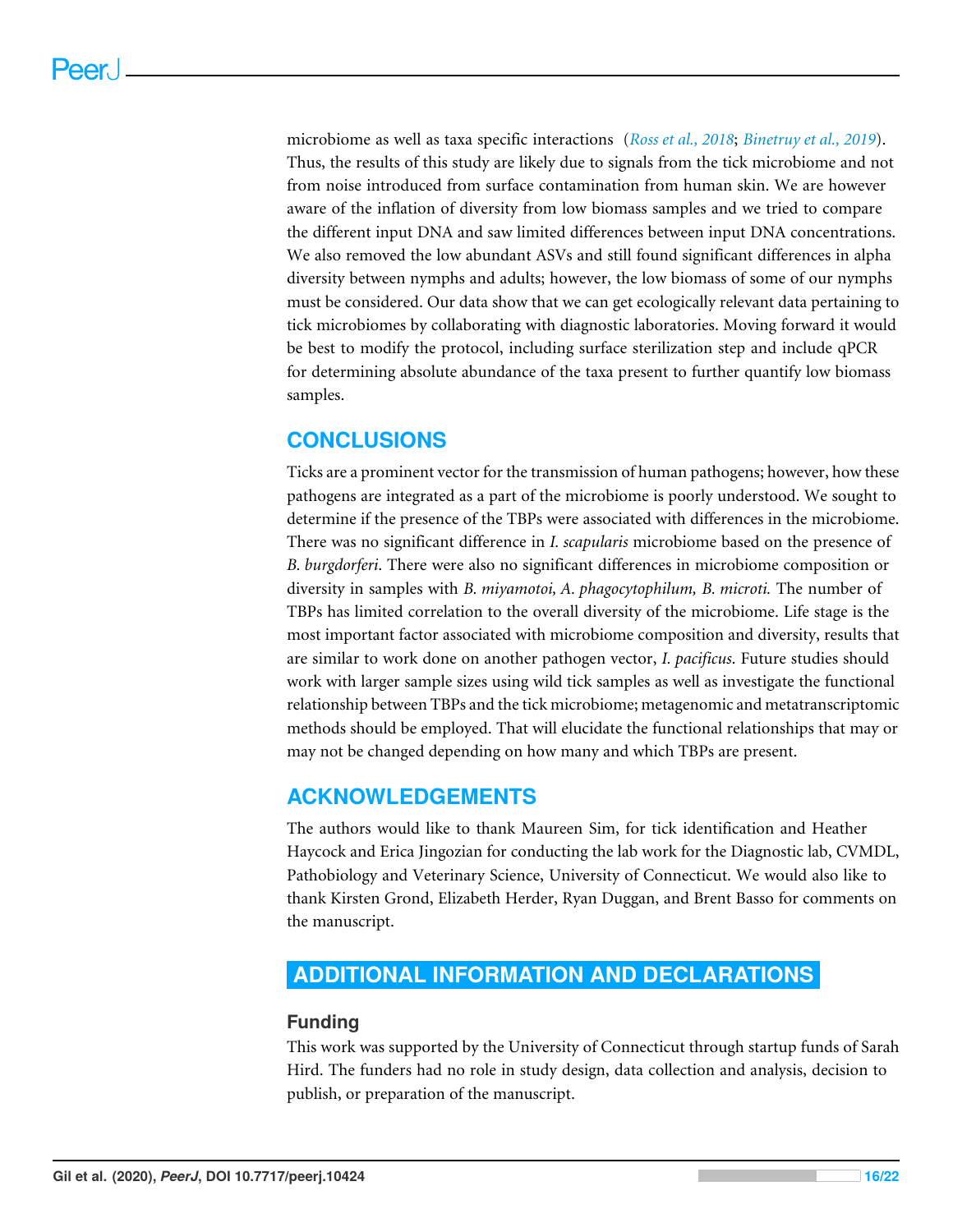# **Grant Disclosures**

The following grant information was disclosed by the authors: University of Connecticut through startup funds of Sarah Hird.

#### **Competing Interests**

The authors declare there are no competing interests.

# **Author Contributions**

- [Joshua C. Gil](#page-0-3) analyzed the data, prepared figures and/or tables, authored or reviewed drafts of the paper, and approved the final draft.
- [Zeinab H. Helal](#page-0-4) performed the experiments, authored or reviewed drafts of the paper, and approved the final draft.
- [Guillermo Risatti](#page-0-5) performed the experiments, prepared figures and/or tables, and approved the final draft.
- [Sarah M. Hird](#page-0-6) conceived and designed the experiments, authored or reviewed drafts of the paper, and approved the final draft.

### **Data Availability**

The following information was supplied regarding data availability: Data are available at NCBI Short Read Archive (SRA): [PRJNA666434.](http://www.ncbi.nlm.nih.gov/bioproject/?term=PRJNA666434)

### **Supplemental Information**

Supplemental information for this article can be found online at [http://dx.doi.org/10.7717/](http://dx.doi.org/10.7717/peerj.10424#supplemental-information) [peerj.10424#supplemental-information.](http://dx.doi.org/10.7717/peerj.10424#supplemental-information)

# **REFERENCES**

- <span id="page-16-1"></span>**Abraham NM, Liu L, Jutras BL, Yadav AK, Narasimhan S, Gopalakrishnan V, Ansari JM, Jefferson KK, Cava F, Jacobs-Wagner C, Fikrig E. 2017.** Pathogen-mediated manipulation of arthropod microbiota to promote infection. *Proceedings of the National Academy of Sciences of the United States of America* **114**:E781–E790 [DOI 10.1073/pnas.1613422114.](http://dx.doi.org/10.1073/pnas.1613422114)
- <span id="page-16-2"></span>**Adelson ME, Rao R-VS, Tilton RC, Cabets K, Eskow E, Fein L, Occi JL, Mordechai E. 2004.** Prevalence of Borrelia burgdorferi, Bartonella spp. Babesia microti, and Anaplasma phagocytophila in Ixodes scapularis ticks collected in Northern New Jersey. *Journal of Clinical Microbiology* **42**:2799–2801 [DOI 10.1128/JCM.42.6.2799-2801.2004.](http://dx.doi.org/10.1128/JCM.42.6.2799-2801.2004)
- <span id="page-16-3"></span>**Benjamini Y, Hochberg Y. 1995.** Controlling the false discovery rate: a practical and powerful approach to multiple testing. *Journal of the Royal Statistical Society. Series B. Statistical Methodology* **57**:289–300.
- <span id="page-16-0"></span>**Benson MJ, Gawronski JD, Eveleigh DE, Benson DR. 2004.** Intracellular symbionts and other bacteria associated with deer ticks (Ixodes scapularis) from Nantucket and Wellfleet, Cape Cod, Massachusetts. *Applied and Environmental Microbiology* **70**:616–620 [DOI 10.1128/AEM.70.1.616-620.2004.](http://dx.doi.org/10.1128/AEM.70.1.616-620.2004)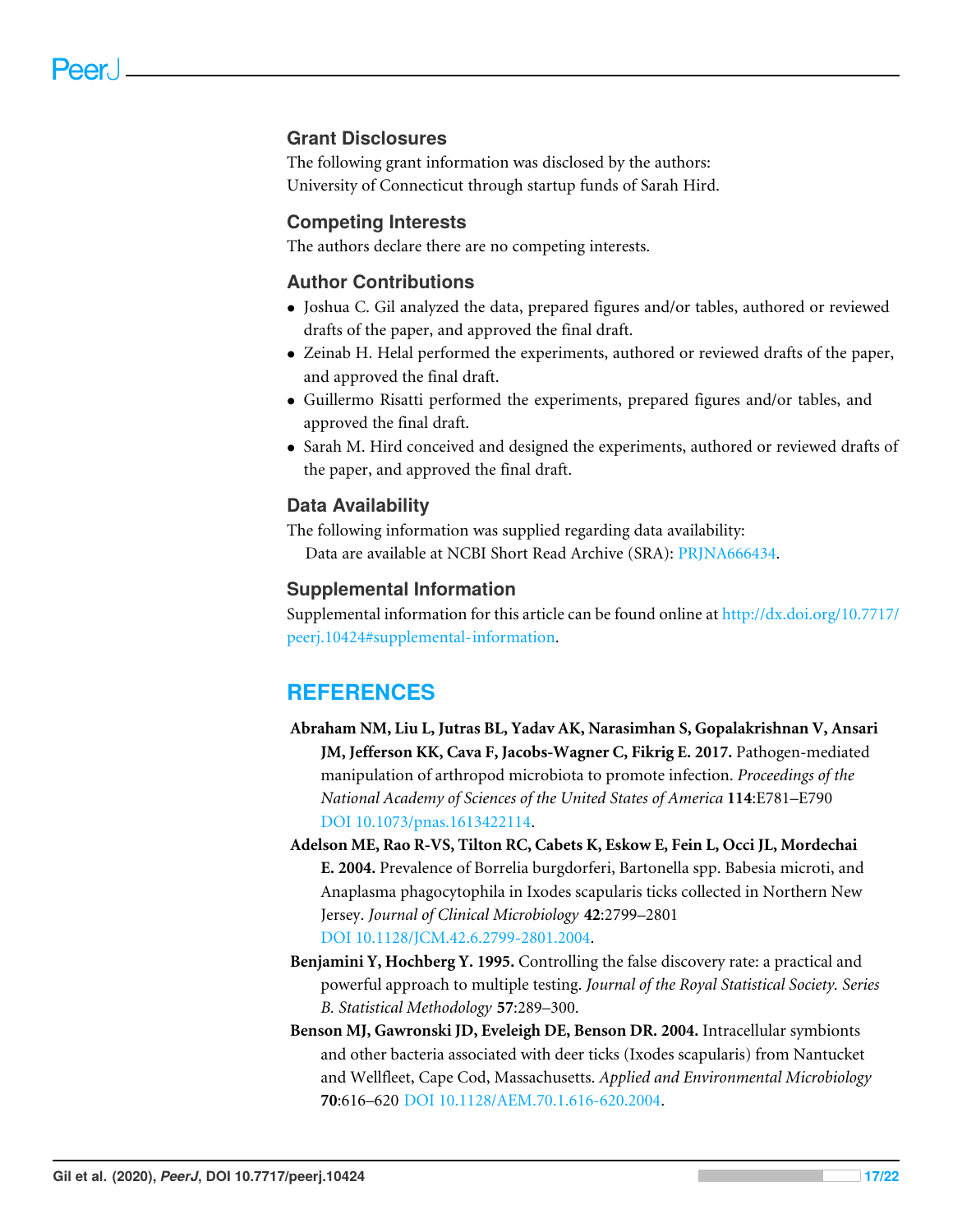- <span id="page-17-12"></span>**Binetruy F, Dupraz M, Buysse M, Duron O. 2019.** Surface sterilization methods impact measures of internal microbial diversity in ticks. *Parasites & Vectors* **12**:268 [DOI 10.1186/s13071-019-3517-5.](http://dx.doi.org/10.1186/s13071-019-3517-5)
- <span id="page-17-3"></span>**Bonnet SI, Binetruy F, Hernández-Jarguín AM, Duron O. 2017.** The tick microbiome: why non-pathogenic microorganisms matter in tick biology and pathogen transmission. *Frontiers in Cellular and Infection Microbiology* **7**:236 [DOI 10.3389/fcimb.2017.00236.](http://dx.doi.org/10.3389/fcimb.2017.00236)
- <span id="page-17-5"></span>**Callahan BJ, McMurdie PJ, Rosen MJ, Han AW, Johnson AJA, Holmes SP. 2016.** DADA2: High-resolution sample inference from Illumina amplicon data. *Nature Methods* **13**:581–583 [DOI 10.1038/nmeth.3869.](http://dx.doi.org/10.1038/nmeth.3869)
- <span id="page-17-9"></span>**Carpi G, Cagnacci F, Wittekindt NE, Zhao F, Qi J, Tomsho LP, Drautz DI, Rizzoli A, Schuster SC. 2011.** Metagenomic profile of the bacterial communities associated with Ixodes ricinus ticks. *PLOS ONE* **6**:e25604 [DOI 10.1371/journal.pone.0025604.](http://dx.doi.org/10.1371/journal.pone.0025604)
- <span id="page-17-8"></span>**Clay K, Klyachko O, Grindle N, Civitello D, Oleske D, Fuqua C. 2008.** Microbial communities and interactions in the lone star tick, Amblyomma americanum. *Molecular Ecology* **17**:4371–4381 [DOI 10.1111/j.1365-294X.2008.03914.x.](http://dx.doi.org/10.1111/j.1365-294X.2008.03914.x)
- <span id="page-17-2"></span>**Cordaux R, Bouchon D, Grève P. 2011.** The impact of endosymbionts on the evolution of host sex-determination mechanisms. *Trends in Genetics* **27**:332–341 [DOI 10.1016/j.tig.2011.05.002.](http://dx.doi.org/10.1016/j.tig.2011.05.002)
- <span id="page-17-10"></span>**Correa CC, Ballard JWO. 2016.** Wolbachia associations with insects: winning or losing against a master manipulator. *Frontiers in Ecology and Evolution* **3**:153.
- <span id="page-17-7"></span>**Couper LI, Kwan JY, Ma J, Swei A. 2019.** Drivers and patterns of microbial community assembly in a Lyme disease vector. *Ecology and Evolution* **9**:7768–7779 [DOI 10.1002/ece3.5361.](http://dx.doi.org/10.1002/ece3.5361)
- <span id="page-17-0"></span>**Dahlgren FS, Paddock CD, Springer YP, Eisen RJ, Behravesh CB. 2016.** Expanding range of amblyomma americanum and simultaneous changes in the epidemiology of spotted fever group rickettsiosis in the United States. *The American Journal of Tropical Medicine and Hygiene* **94**:35–42 [DOI 10.4269/ajtmh.15-0580.](http://dx.doi.org/10.4269/ajtmh.15-0580)
- <span id="page-17-6"></span>**Davis NM, Proctor DM, Holmes SP, Relman DA, Callahan BJ. 2018.** Simple statistical identification and removal of contaminant sequences in marker-gene and metagenomics data. *Microbiome* **6**:226 [DOI 10.1186/s40168-018-0605-2.](http://dx.doi.org/10.1186/s40168-018-0605-2)
- <span id="page-17-4"></span>**De Goffau MC, Lager S, Salter SJ, Wagner J, Kronbichler A, Charnock-Jones DS, Peacock SJ, Smith GCS, Parkhill J. 2018.** Recognizing the reagent microbiome. *Nature Microbiology* **3**:851–853 [DOI 10.1038/s41564-018-0202-y.](http://dx.doi.org/10.1038/s41564-018-0202-y)
- <span id="page-17-11"></span>**Duron O, Binetruy F, Noël V, Cremaschi J, McCoy KD, Arnathau C, Plantard O, Goolsby J, PérezdeLeón AA, Heylen DJA, VanOosten AR, Gottlieb Y, Baneth G, Guglielmone AA, Estrada-Peña A, Opara MN, Zenner L, Vavre F, Chevillon C. 2017.** Evolutionary changes in symbiont community structure in ticks. *Molecular Ecology* **26**:2905–2921 [DOI 10.1111/mec.14094.](http://dx.doi.org/10.1111/mec.14094)
- <span id="page-17-1"></span>**Engelstädter J, Hurst GDD. 2009.** The ecology and evolution of microbes that manipulate host reproduction. *Annual Review of Ecology, Evolution, and Systematics* **40**:127–149 [DOI 10.1146/annurev.ecolsys.110308.120206.](http://dx.doi.org/10.1146/annurev.ecolsys.110308.120206)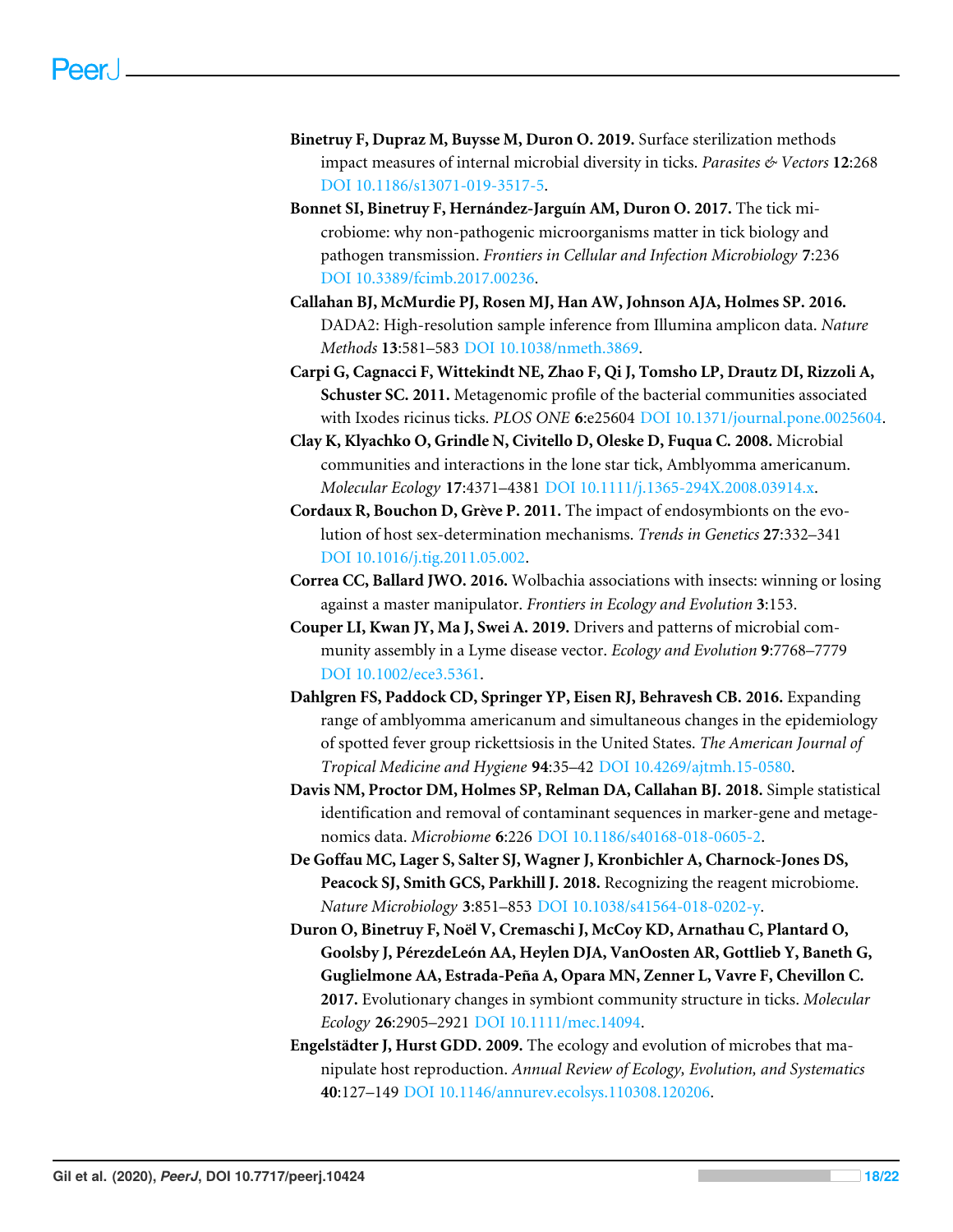- <span id="page-18-9"></span>**Erb-Downward JR, Falkowski NR, D'Souza JC, McCloskey LM, McDonald RA, Brown CA, Shedden K, Dickson RP, Freeman CM, Stringer KA, Foxman B, Huffnagle GB, Curtis JL, Adar SD. 2020.** Critical relevance of stochastic effects on low-bacterialbiomass 16S rRNA gene analysis. *mBio* **11**:e00258–20 [DOI 10.1128/mBio.00258-20.](http://dx.doi.org/10.1128/mBio.00258-20)
- <span id="page-18-1"></span>**Ferrari J, Vavre F. 2011.** Bacterial symbionts in insects or the story of communities affecting communities. *Philosophical Transactions of the Royal Society of London. Series B. Biological Sciences* **366**:1389–1400 [DOI 10.1098/rstb.2010.0226.](http://dx.doi.org/10.1098/rstb.2010.0226)
- <span id="page-18-4"></span>**Hawlena H, Rynkiewicz E, Toh E, Alfred A, Durden LA, Hastriter MW, Nelson DE, Rong R, Munro D, Dong Q, Fuqua C, Clay K. 2013.** The arthropod, but not the vertebrate host or its environment, dictates bacterial community composition of fleas and ticks. *The ISME Journal* **7**:221–223 [DOI 10.1038/ismej.2012.71.](http://dx.doi.org/10.1038/ismej.2012.71)
- <span id="page-18-3"></span>**Hendry TA, Hunter MS, Baltrus DA. 2014.** The facultative symbiont rickettsia protects an invasive whitefly against entomopathogenic pseudomonas syringae strains. *Applied and Environmental Microbiology* **80**:7161–7168 [DOI 10.1128/AEM.02447-14.](http://dx.doi.org/10.1128/AEM.02447-14)
- <span id="page-18-10"></span>**Hird SM. 2017.** Evolutionary biology needs wild microbiomes. *Frontiers in Microbiology* **8**:725 [DOI 10.3389/fmicb.2017.00725.](http://dx.doi.org/10.3389/fmicb.2017.00725)
- <span id="page-18-7"></span>**Keirans JE, Litwak TR. 1989.** Pictorial key to the adults of hard ticks, family Ixodidae (Ixodida: Ixodoidea), east of the Mississippi River. *Journal of Medical Entomology* **26**:435–448 [DOI 10.1093/jmedent/26.5.435.](http://dx.doi.org/10.1093/jmedent/26.5.435)
- <span id="page-18-11"></span>**Khalaf JM, Mohammed IA, Karim AJ. 2018.** The epidemiology of tick in transmission of Enterobacteriaceae bacteria in buffaloes in Marshes of the south of Iraq. *Veterinary World* **11**:1677–1681.
- <span id="page-18-12"></span>**Kmet' V, Čaplová Z. 2020.** An update on the ixodes ricinus microbiome. *Journal of Microbiology, Biotechnology and Food Sciences* **9**:1340–1342.
- <span id="page-18-8"></span>**Kozich JJ, Westcott SL, Baxter NT, Highlander SK, Schloss PD. 2013.** Development of a dual-index sequencing strategy and curation pipeline for analyzing amplicon sequence data on the MiSeq Illumina sequencing platform. *Applied and Environmental Microbiology* **79**:5112–5120 [DOI 10.1128/AEM.01043-13.](http://dx.doi.org/10.1128/AEM.01043-13)
- <span id="page-18-0"></span>**Kugeler KJ, Farley GM, Forrester JD, Mead PS. 2015.** Geographic distribution and expansion of human lyme disease, United States. *Emerging Infectious Diseases* **8**:1455–1457.
- <span id="page-18-5"></span>**Kwan JY, Griggs R, Chicana B, Miller C, Swei A. 2017.** Vertical vs. horizontal transmission of the microbiome in a key disease vector, Ixodes pacificus. *Molecular Ecology* [DOI 10.1111/mec.14391.](http://dx.doi.org/10.1111/mec.14391)
- <span id="page-18-2"></span>**Landesman WJ, Mulder K, Allan BF, Bashor LA, Keesing F, LoGiudice K, Ostfeld RS. 2019a.** Potential effects of blood meal host on bacterial community composition in Ixodes scapularis nymphs. *Ticks and Tick-Borne Diseases* **10**:523–527 [DOI 10.1016/j.ttbdis.2019.01.002.](http://dx.doi.org/10.1016/j.ttbdis.2019.01.002)
- <span id="page-18-6"></span>**Landesman WJ, Mulder K, Fredericks LP, Allan BF. 2019b.** Cross-kingdom analysis of nymphal-stage Ixodes scapularis microbial communities in relation to Borrelia burgdorferi infection and load. *FEMS Microbiology Ecology* **95**:fiz167 [DOI 10.1093/femsec/fiz167.](http://dx.doi.org/10.1093/femsec/fiz167)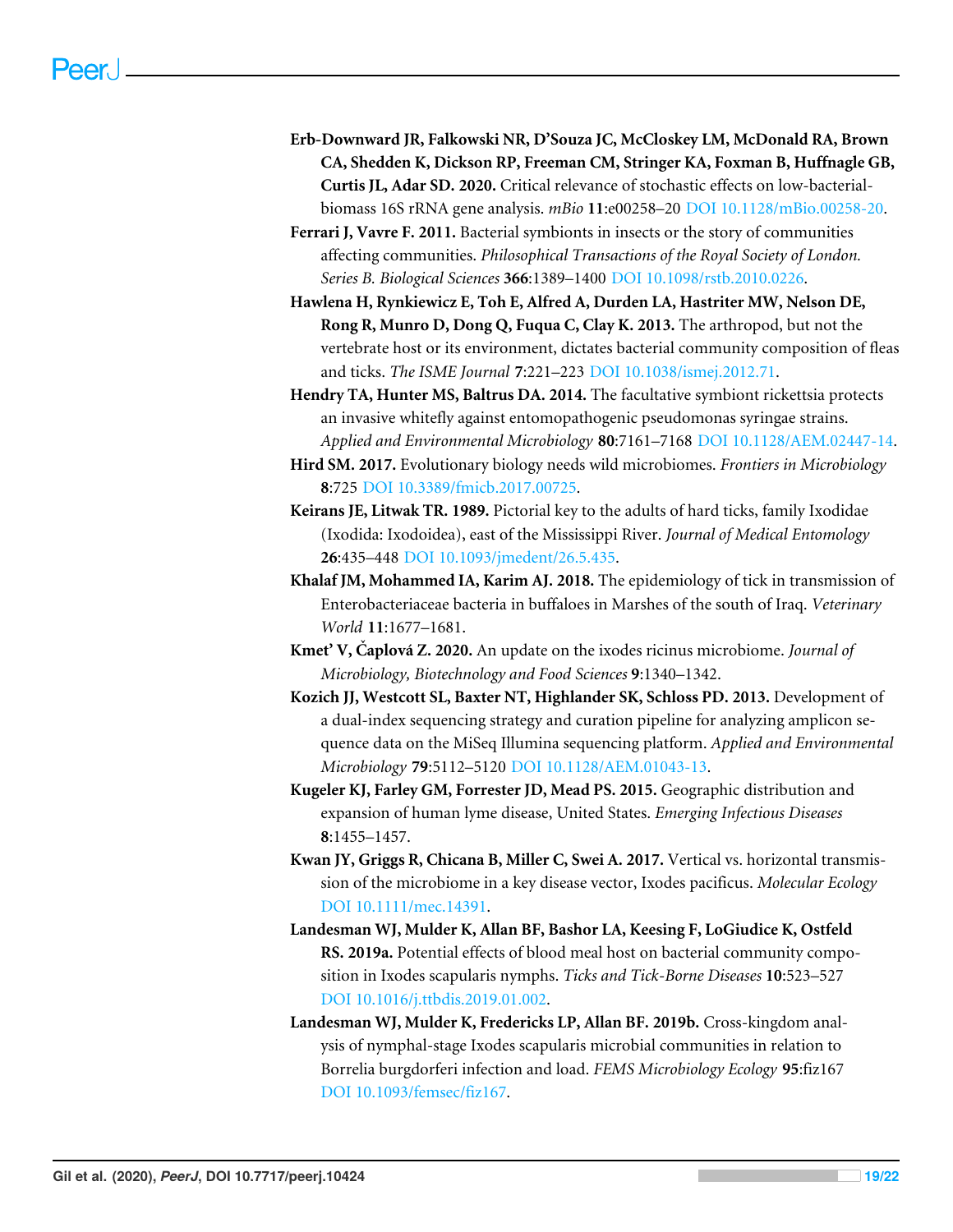- <span id="page-19-9"></span>**Love MI, Huber W, Anders S. 2014.** Moderated estimation of fold change and dispersion for RNA-seq data with DESeq 2. *Genome Biology* **15**:550 [DOI 10.1186/s13059-014-0550-8.](http://dx.doi.org/10.1186/s13059-014-0550-8)
- <span id="page-19-10"></span>**Lozupone CA, Hamady M, Kelley ST, Knight R. 2007.** Quantitative and qualitative beta diversity measures lead to different insights into factors that structure microbial communities. *Applied and Environmental Microbiology* **73**:1576–1585 [DOI 10.1128/AEM.01996-06.](http://dx.doi.org/10.1128/AEM.01996-06)
- <span id="page-19-2"></span>**Łukasik P, Guo H, vanAsch M, Ferrari J, Godfray HCJ. 2013.** Protection against a fungal pathogen conferred by the aphid facultative endosymbionts Rickettsia and Spiroplasma is expressed in multiple host genotypes and species and is not influenced by co-infection with another symbiont. *Journal of Evolutionary Biology* **26**:2654–2661 [DOI 10.1111/jeb.12260.](http://dx.doi.org/10.1111/jeb.12260)
- <span id="page-19-7"></span>**McMurdie PJ, Holmes S. 2013.** phyloseq: an R package for reproducible interactive analysis and graphics of microbiome census data. *PLOS ONE* **8**:e61217 [DOI 10.1371/journal.pone.0061217.](http://dx.doi.org/10.1371/journal.pone.0061217)
- <span id="page-19-0"></span>**Moran NA, McCutcheon JP, Nakabachi A. 2008.** Genomics and evolution of heritable bacterial symbionts. *Annual Review of Genetics* **42**:165–190 [DOI 10.1146/annurev.genet.41.110306.130119.](http://dx.doi.org/10.1146/annurev.genet.41.110306.130119)
- <span id="page-19-6"></span>**Morgulis A, Coulouris G, Raytselis Y, Madden TL, Agarwala R, Schäffer AA. 2008.** Database indexing for production MegaBLAST searches. *Bioinformatics* **24**:1757–1764.
- <span id="page-19-3"></span>**Narasimhan S, Fikrig E. 2015.** Tick microbiome: the force within. *Trends in Parasitology* **31**:315–323 [DOI 10.1016/j.pt.2015.03.010.](http://dx.doi.org/10.1016/j.pt.2015.03.010)
- <span id="page-19-11"></span>**Narasimhan S, Rajeevan N, Liu L, Zhao YO, Heisig J, Pan J, Eppler-Epstein R, Deponte K, Fish D, Fikrig E. 2014.** Gut microbiota of the tick vector Ixodes scapularis modulate colonization of the Lyme disease spirochete. *Cell Host & Microbe* **15**:58–71 [DOI 10.1016/j.chom.2013.12.001.](http://dx.doi.org/10.1016/j.chom.2013.12.001)
- <span id="page-19-8"></span>**Oksanen J, Kindt R, Legendre P, O'Hara B, Stevens MHH, Oksanen MJ, Suggests M. 2007.** The vegan package. *Community Ecology Package* **10**:631–637.
- <span id="page-19-1"></span>**Oliver KM, Degnan PH, Burke GR, Moran NA. 2010.** Facultative symbionts in aphids and the horizontal transfer of ecologically important traits. *Annual Review of Entomology* **55**:247–266 [DOI 10.1146/annurev-ento-112408-085305.](http://dx.doi.org/10.1146/annurev-ento-112408-085305)
- <span id="page-19-5"></span>**Pesquera C, Portillo A, Palomar AM, Oteo JA. 2015.** Investigation of tick-borne bacteria (Rickettsia spp. Anaplasma spp. Ehrlichia spp. and Borrelia spp.) in ticks collected from Andean tapirs, cattle and vegetation from a protected area in Ecuador. *Parasites & Vectors* **8**:46 [DOI 10.1186/s13071-015-0662-3.](http://dx.doi.org/10.1186/s13071-015-0662-3)
- **Pickard JM, Zeng MY, Caruso R, Núñez G. 2017.** Gut microbiota: role in pathogen colonization, immune responses, and inflammatory disease. *Immunological Reviews* **279**:70–89 [DOI 10.1111/imr.12567.](http://dx.doi.org/10.1111/imr.12567)
- <span id="page-19-4"></span>**Pietilä J, He Q, Oksi J, Viljanen MK. 2000.** Rapid differentiation of Borrelia garinii from Borrelia afzelii and Borrelia burgdorferi sensu stricto by LightCycler fluorescence melting curve analysis of a PCR product of the recA gene. *Journal of Clinical Microbiology* **38**:2756–2759 [DOI 10.1128/JCM.38.7.2756-2759.2000.](http://dx.doi.org/10.1128/JCM.38.7.2756-2759.2000)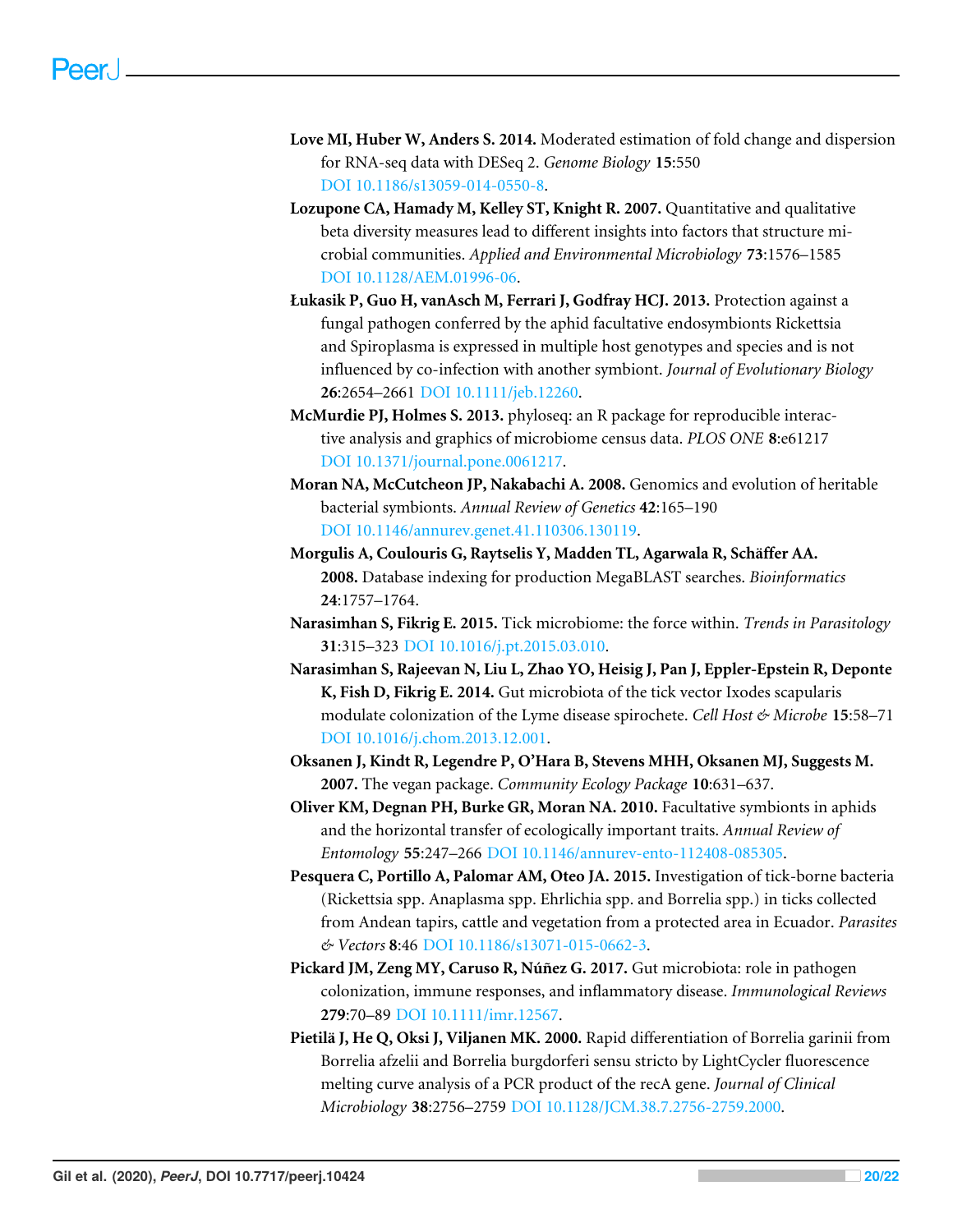- <span id="page-20-9"></span>**Quast C, Pruesse E, Yilmaz P, Gerken J, Schweer T, Yarza P, Peplies J, Glöckner FO. 2013.** The SILVA ribosomal RNA gene database project: improved data processing and web-based tools. *Nucleic Acids Research* **41**:D590–D596.
- <span id="page-20-7"></span>**R Core Team. 2019.** R: a language and environment for statistical computing. Vienna: R Foundation for Statistical Computing. *Available at <http://www.R-project.org/>*.
- <span id="page-20-5"></span>**Ross BD, Hayes B, Radey MC, Lee X, Josek T, Bjork J, Neitzel D, Paskewitz S, Chou S, Mougous JD. 2018.** Ixodes scapularis does not harbor a stable midgut microbiome. *The ISME Journal* **12**:2596–2607 [DOI 10.1038/s41396-018-0161-6.](http://dx.doi.org/10.1038/s41396-018-0161-6)
- <span id="page-20-2"></span>**Saldaña MA, Hegde S, Hughes GL. 2017.** Microbial control of arthropod-borne disease. *Memorias do Instituto Oswaldo Cruz* **112**:81–93 [DOI 10.1590/0074-02760160373.](http://dx.doi.org/10.1590/0074-02760160373)
- <span id="page-20-12"></span>**Salter SJ, Cox MJ, Turek EM, Calus ST, Cookson WO, Moffatt MF, Turner P, Parkhill J, Loman NJ, Walker AW. 2014.** Reagent and laboratory contamination can critically impact sequence-based microbiome analyses. *BMC Biology* **12**:87 [DOI 10.1186/s12915-014-0087-z.](http://dx.doi.org/10.1186/s12915-014-0087-z)
- <span id="page-20-11"></span>**Schliep KP. 2011.** phangorn: phylogenetic analysis in R. *Bioinformatics* **27(4)**:592–593 [DOI 10.1093/bioinformatics/btq706.](http://dx.doi.org/10.1093/bioinformatics/btq706)
- <span id="page-20-10"></span>**Sloan DB, Moran NA. 2012.** Genome reduction and co-evolution between the primary and secondary bacterial symbionts of psyllids. *Molecular Biology and Evolution* **29**:3781–3792 [DOI 10.1093/molbev/mss180.](http://dx.doi.org/10.1093/molbev/mss180)
- <span id="page-20-6"></span>**Steiner FE, Pinger RR, Vann CN, Grindle N, Civitello D, Clay K, Fuqua C. 2008.** Infection and co-infection rates of Anaplasma phagocytophilum variants, Babesia spp. Borrelia burgdorferi, and the Rickettsial Endosymbiont in Ixodes scapularis (Acari: Ixodidae) from sites in Indiana, Maine, Pennsylvania, and Wisconsin. *Journal of Medical Entomology* **45**:289–297 [DOI 10.1093/jmedent/45.2.289.](http://dx.doi.org/10.1093/jmedent/45.2.289)
- <span id="page-20-4"></span>**Thapa S, Zhang Y, Allen MS. 2019.** Bacterial microbiomes of Ixodes scapularis ticks collected from Massachusetts and Texas, USA. *BMC Microbiology* **19**:138 [DOI 10.1186/s12866-019-1514-7.](http://dx.doi.org/10.1186/s12866-019-1514-7)
- <span id="page-20-3"></span>**Van Treuren W, Ponnusamy L, Brinkerhoff RJ, Gonzalez A, Parobek CM, Juliano JJ, Andreadis TG, Falco RC, Ziegler LB, Hathaway N, Keeler C, Emch M, Bailey JA, Roe RM, Apperson CS, Knight R, Meshnick SR. 2015.** Variation in the microbiota of ixodes ticks with regard to geography, species, and sex. *Applied and Environmental Microbiology* **81**:6200–6209 [DOI 10.1128/AEM.01562-15.](http://dx.doi.org/10.1128/AEM.01562-15)
- <span id="page-20-13"></span>**Varela-Stokes AS, Park SH, Kim SA, Ricke SC. 2017.** Microbial communities in North American ixodid ticks of veterinary and medical importance –ScienceOpen. *Frontiers in Veterinary Science* **4**:179 [DOI 10.3389/fvets.2017.00179.](http://dx.doi.org/10.3389/fvets.2017.00179)
- <span id="page-20-8"></span>**Wang Q, Garrity GM, Tiedje JM, Cole JR. 2007.** Naive Bayesian classifier for rapid assignment of rRNA sequences into the new bacterial taxonomy. *Applied and Environmental Microbiology* **73**:5261–5267 [DOI 10.1128/AEM.00062-07.](http://dx.doi.org/10.1128/AEM.00062-07)
- <span id="page-20-1"></span>**Wernegreen JJ. 2012.** Endosymbiosis. *Current Biology* **22**:R555–R561 [DOI 10.1016/j.cub.2012.06.010.](http://dx.doi.org/10.1016/j.cub.2012.06.010)
- <span id="page-20-0"></span>**Wikel SK. 2018.** Ticks and tick-borne infections: complex ecology, agents, and host interactions. *Veterinary Science in China* **5**:160 [DOI 10.3390/vetsci5020060.](http://dx.doi.org/10.3390/vetsci5020060)